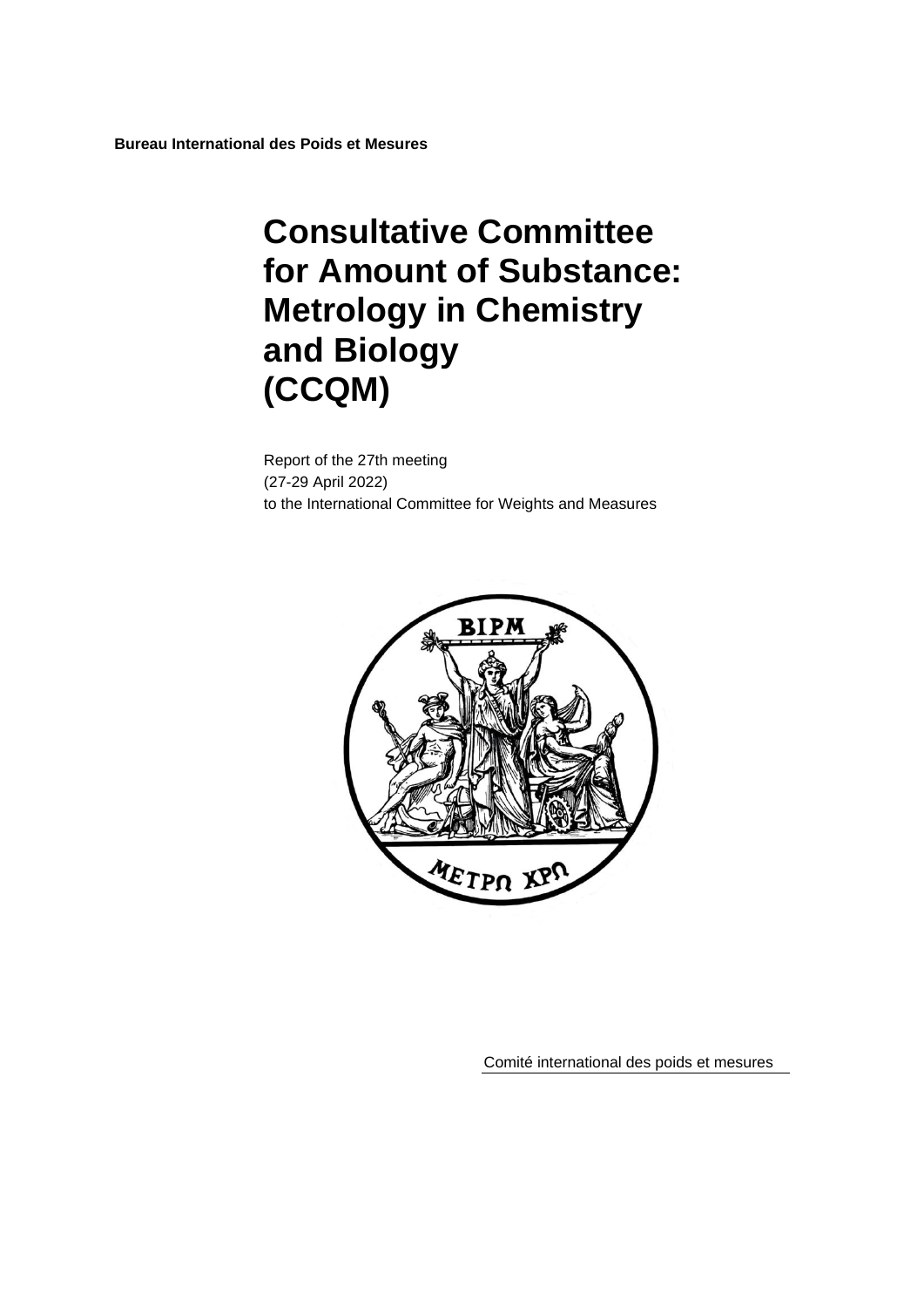# **LIST OF MEMBERS OF THE CONSULTATIVE COMMITTEE FOR AMOUNT OF SUBSTANCE: METROLOGY IN CHEMISTRY AND BIOLOGY AS OF 27 APRIL 2022**

## **President**

Dr S.-R. Park, member of the International Committee for Weights and Measures also Korea Research Institute of Standards and Science [KRISS], Daejeon

#### **Executive Secretary**

Dr R. Wielgosz, International Bureau of Weights and Measures [BIPM], Sèvres.

#### **Members**

Centro Nacional de Metrología [CENAM], Querétaro.

D.I. Mendeleyev Institute for Metrology, Rosstandart [VNIIM], St Petersburg.

Danish Fundamental Metrology Ltd [DFM], Hørsholm.

Federal Institute for Materials Research and Testing/Bundesanstalt für Material-forschung und –prüfung [BAM] Berlin.

Federal Institute of Metrology METAS [METAS], Bern-Wabern.

Health Sciences Authority [HSA], Singapore.

Instituto Nacional de Metrologia, Qualidade e Tecnologia [INMETRO], Rio de Janeiro.

Korea Research Institute of Standards and Science [KRISS], Daejeon.

Laboratoire National de Métrologie et d'Essais [LNE], Paris.

LGC Ltd [LGC], Teddington.

National Institute of Metrological Research/Istituto Nazionale di Ricerca Metrologica [INRIM], Turin.

National Institute of Metrology [NIM], Beijing.

National Institute of Metrology (Thailand) [NIMT], Pathumthani

National Institute of Standards and Technology [NIST], Gaithersburg.

National Measurement Institute, Australia [NMIA], Lindfield.

National Metrology Institute of Japan, AIST [NMIJ/AIST], Tsukuba.

National Metrology Institute of South Africa [NMISA], Pretoria.

National Metrology Institute of Turkey /TÜBITAK Ulusal Metroloji Enstitüsü [UME], Gebze-Kocaeli.

National Physical Laboratory [NPL], Teddington.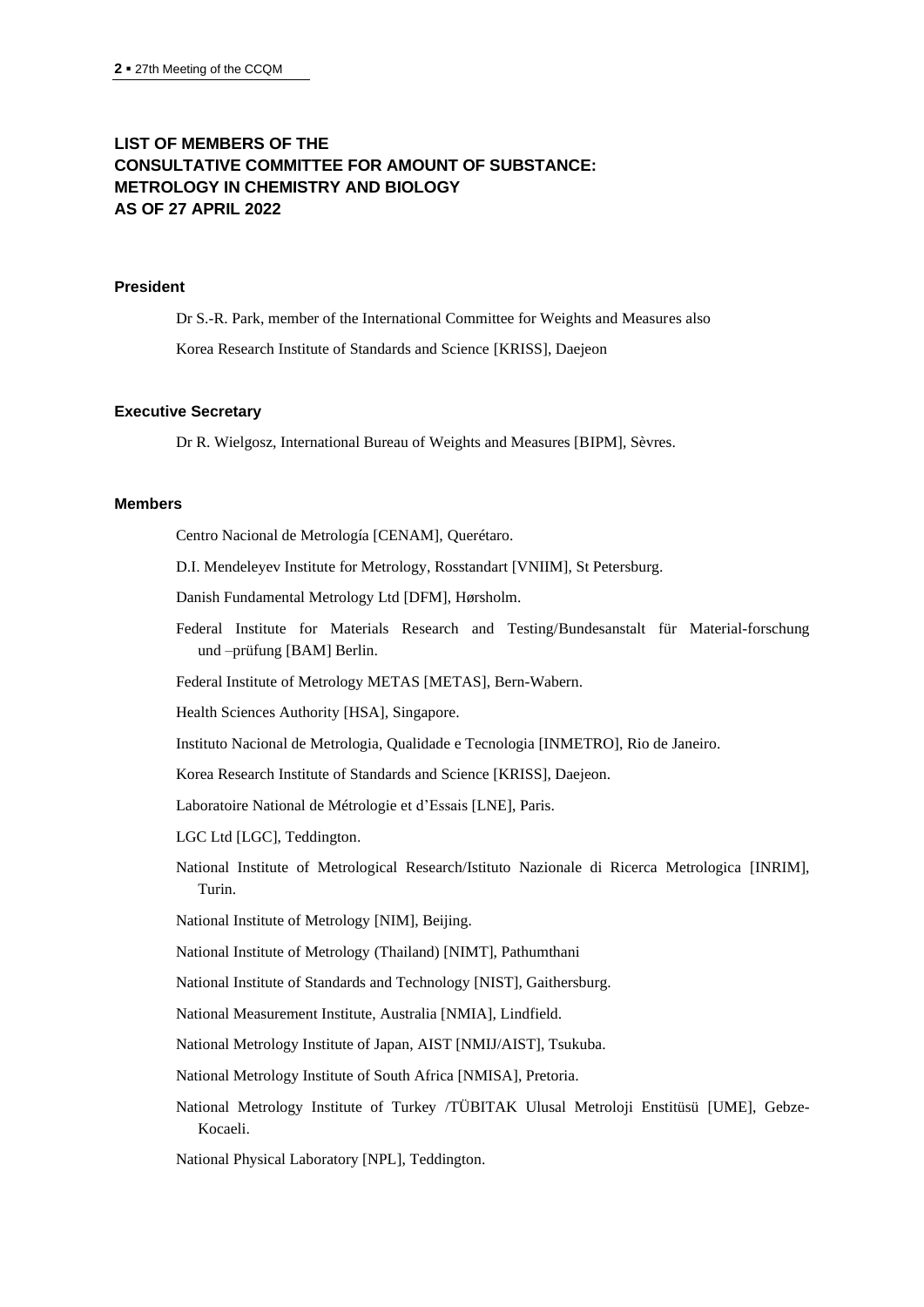National Research Council of Canada [NRC], Ottawa.

Physikalisch-Technische Bundesanstalt [PTB], Braunschweig.

RISE Research Institute of Sweden AB [RISE], Borås.

Slovak Institute of Metrology/Slovenský Metrologický Ústav [SMU], Bratislava.

VSL B.V. [VSL], Delft.

The Director of the International Bureau of Weights and Measures [BIPM], Sèvres.

#### **Observers**

All-Russian Scientific Research Institute of Physical Technical Measurements, Rosstandart [\[VNIIFTRI\]](http://www.vniiftri.ru/), Moscow.

Bulgarian Institute of Metrology [BIM], Sofia.

Central Office of Measures [GUM], Warsaw.

Centro Español de Metrología [CEM], Madrid.

CSIR National Physical Laboratory of India [NPLI], New Delhi.

Government Laboratory [GL], Kowloon.

Government Office of the Capital City Budapest [BFKH], Budapest.

Instituto Nacional de Tecnología Industrial [\[INTI\]](http://www.inti.gob.ar/), San Martín, Prov. Buenos Aires.

Instituto Português da Qualidade [IPQ], Caparica.

Kenya Bureau of Standards [KEBS], Nairobi.

National Metrology Centre, Agency for Science, Technology and Research [NMC, A\*STAR], Singapore.

National Physical Laboratory of Israel [INPL], Jerusalem.

State Enterprise "All-Ukrainian State Scientific and Production Center of Standardization, Metrology, Certification and Consumer' Rights Protection [\[SE "Ukrmetrteststandard"\]](http://www.ukrcsm.kiev.ua/), Kiev

#### **Liaisons**

Cooperation on International Traceability in Analytical Chemistry [CITAC], Trappes.

European Commission – Joint Research Centre [JRC-Geel], Geel

International Atomic Energy Agency [IAEA], Vienna.

- International Federation of Clinical Chemistry and Laboratory Medicine [IFCC], Milan.
- International Organization for Standardization, Committee on Reference Materials [ISO REMCO], Geneva.

International Union of Pure and Applied Chemistry [IUPAC].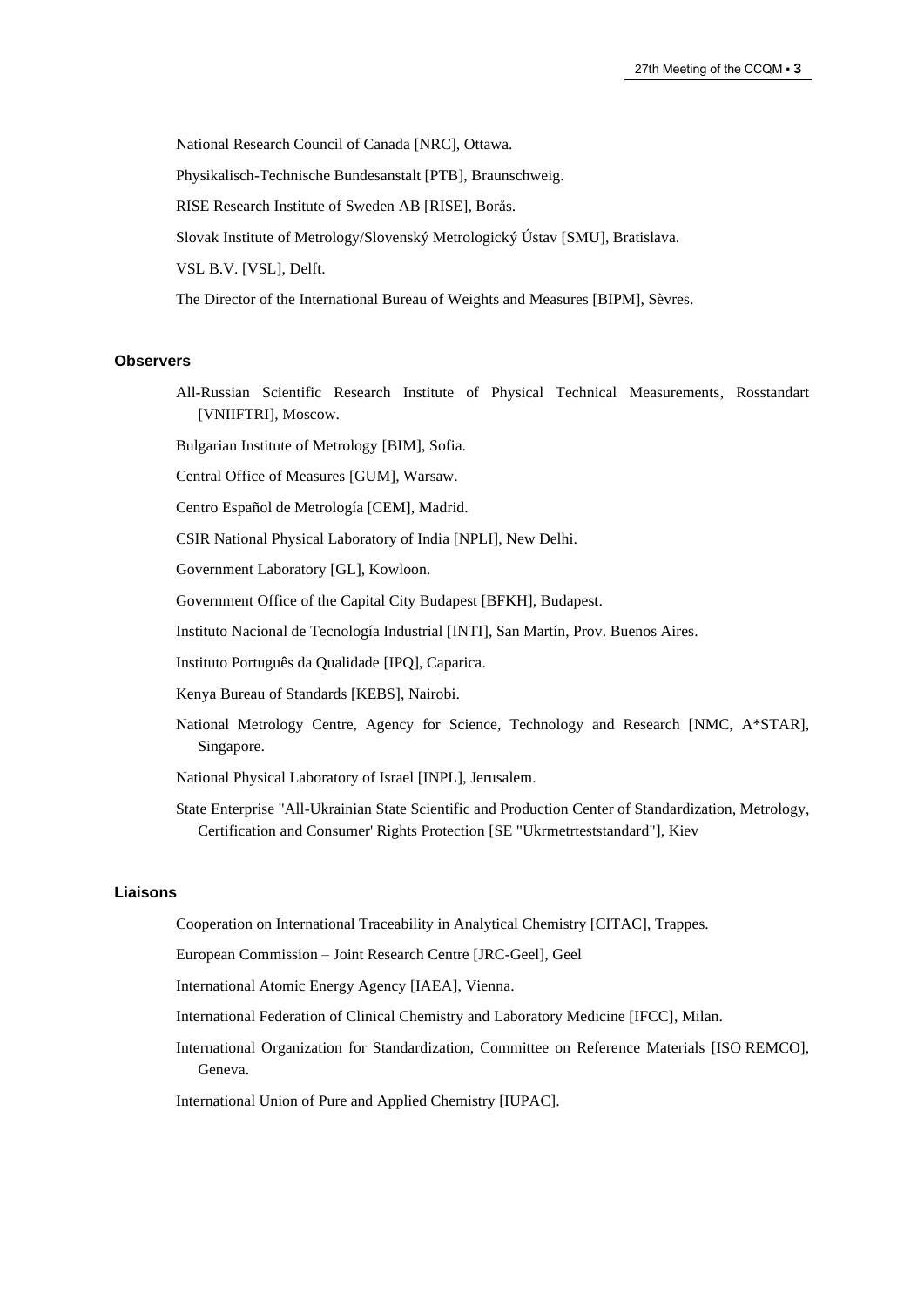## **1. OPENING OF THE MEETING**

The Consultative Committee for Amount of Substance: Metrology in Chemistry and Biology (CCQM) held its twenty seventh meeting online from 27 to 29 April 2022.

The following were present: M. Akgöz (UME), H. Andres (METAS), M. Bilsel (UME), A. Botha (NMISA, also ISO/REMCO), J. Braybrook (LGC), P. Brewer (NPL), R.J.C. Brown (NPL), S.Z. Can (UME), J. Carney (NIST), P.S. Cheow (HAS), K.H. Choi (KRISS), M.N. de Medeiros (INMETRO), M. Della Negra (DFM), C. Divieto (INRIM), L. Dong (NIM), Z. Durisova (SMU), S. Ellison (LGC), P. Fisicaro (LNE), F. Gonzaga (INMETRO), C. Gonzalez (NIST), N. González Rojano (CENAM), P. Grinberg (NRC), J.A. Guardado Pérez (CENAM), B. Güttler (PTB), N. Hanari (NMIJ/AIST), C. Haraldsson (RISE), K. Inagaki (NMIJ/AIST), A. Kolobova (VNIIM), Y. Kustikov (VNIIM), S. Lee (KRISS), K.-S. Lee (KRISS), H. Li (NIM), L. Mackay (NMIA), M. Maiwald (BAM), J. Melanson (NRC), Z. Mester (NRC and IUPAC), G. O'Connor (PTB), U. Panne (BAM), S.R. Park (President of the CCQM/CIPM/KRISS), C. Pascale (METAS), M. Pérez Urquiza (CENAM), C. Rimmer (NIST), J.M. Rordrigues Caixeiro (INMETRO), A.M. Rossi (INRIM), M. Sega (INRIM), H. Salouros (NMIA), D. Smeulders (NMIA), , R. Stosch (PTB), N. Tangpaisarnkul (NIMT), T.L. Teo (HSA), M. Valkova (SMU), A. van der Veen (VSL), S. Vaslin-Reimann (LNE), J. Vogl (BAM), D. Wang (NIM), C. Yafa (NIMT), K. Yamamoto (NMIJ/AIST).

Observers: S. Aggarwal (NPLI), R. Chipanova (BIM), F. Dias (IPQ), V. Dobrovolskiy (VNIIFTRI), J. Dumanska (GUM), T. Fernández Vicente (CEM), P. A. Gatti (INTI), F.M. Kai (NMC, A\*STAR), B. Koleva (BIM), O. Levbarg (SE "Ukrmetrteststandard"), C. Luvonga (KEBS), D. Nagy (BFKH), Z.N. Nagyné Szilágyi (BFKH), T. Okumu Oduor (KEBS), C. Palma (IPQ/IH-LQPM), S. Pati (NPLI), A. Petrenko (SE "Ukrmetrteststandard"), M.M. Puelles (INTI), R. Quendera (IPQ), H.K. Rotich (KEBS), D.W.M. Sin (GL), D. Soni (NPLI), A. Stakheev (VNIIFTRI), M. Strzelec (GUM), Y.C. Yip (GL).

Liaisons: C.M. Cobbaert (IFCC), P. Gillery (IFCC), M. Groening (IAEA), P. Ivanov (IAEA), R. Koeber (JRC-Geel), K. Makris (IFCC).

Representatives from Member States invited to attend as Observer: G. Carroll (SL), E. Ferreira (LATU), L.M. Gómez Solano (INM Colombia), H. Klich (INRAP).

Invited: A.R. Al Askar (SASO-NMCC), T. Asakai (NMIJ/AIST), J. Campbell (LGC), V.S. Da Cunha (INMETRO), D. del Campo Maldonado (CEM, CIPM member), B. Fu (NIM), T. Fujimoto (NMIJ/AIST), J. Huggett (LGC), B.J. Kim (KRISS), K. Lippa (NIST), M. Milavec (NIB), T. Näykki (MIKES-SYKE), S. Seitz (PTB), A. Shard (NPL), G. Smallwood (NRC), C. Swart (PTB), E. Theodorsson (Linkoping University), M. Vonsky (VNIIM), M. Winchester (NIST), E. Sobina (UNIIM).

Also present: R. Josephs (BIPM), S. Maniguet (BIPM), M.J.T Milton (Director of the BIPM), J. Viallon (BIPM), O. Wherhan (JCRB Executive Secretary), S. Westwood (BIPM), R. Wielgosz (BIPM / Executive Secretary of the CCQM).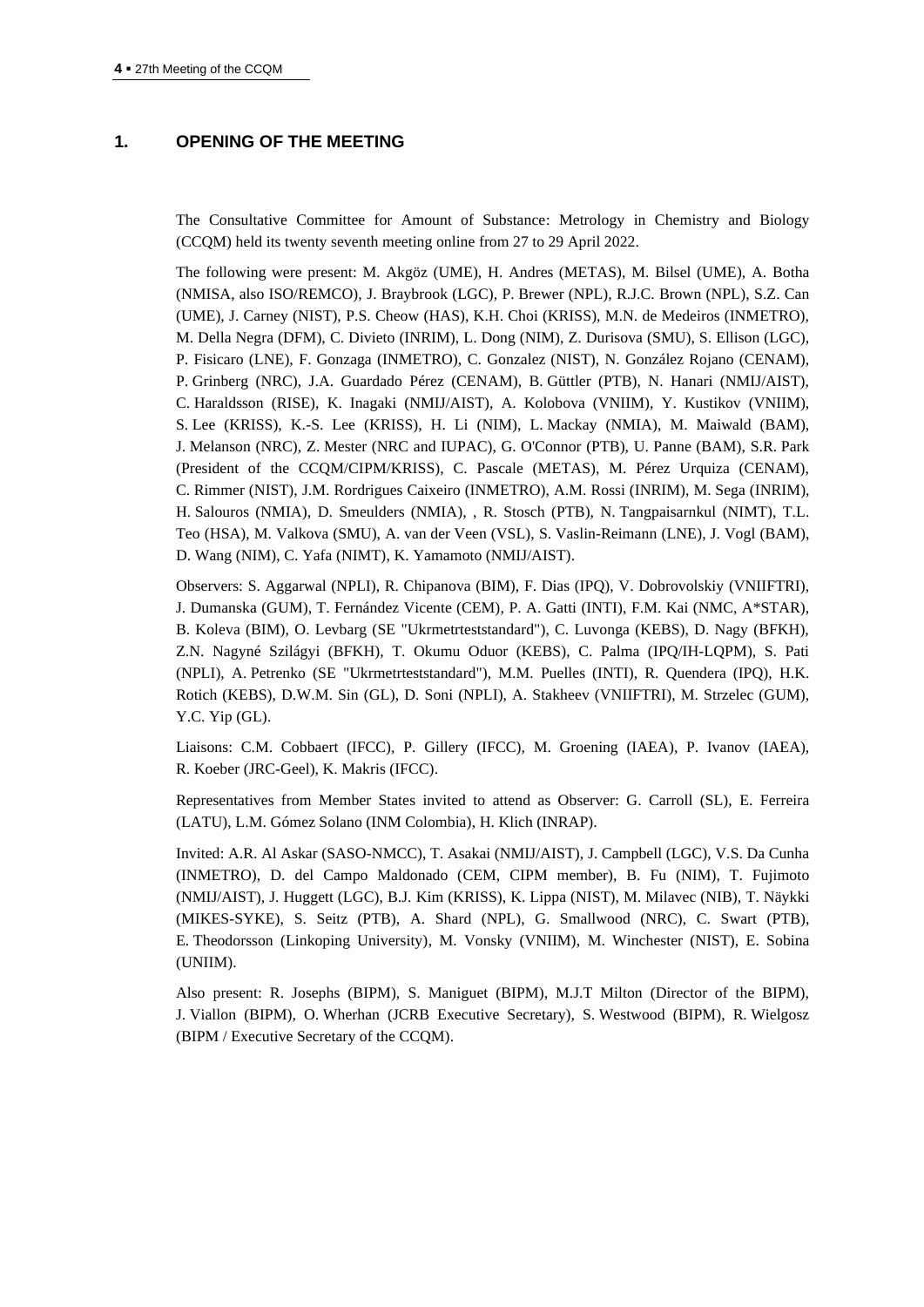#### 1.1 Welcome

Dr S-R Park officially opened the meeting at 12:00 pm (CET) on 27 April 2022. The meeting was held online. Dr Park welcomed different members, observers and liaison, thanking those who were attending at extreme local times. He noted that the restrictions required by the ongoing Covid-19 pandemic were beginning to lift and hoped that all present remained safe and in good health. He was impressed to see that many of the CCQM working groups had been so active during the year. He looked forward to a return to in-person meetings in the near future.

Dr Park invited participants to send, by email, any remarks that could not be conveyed in person in the shorter online meeting format.

## **2. PRESENTATION OF LIST OF PARTICIPANTS AND RULES OF ORDER FOR ON-LINE MEETING (R. WIELGOSZ)**

Dr Wielgosz shared a list of registered participants, which included 116 participants from 49 institutes.

Dr Wielgosz said that the meeting had been arranged to allow time for discussion and hoped that participants had been able to review the meeting papers available online. He provided brief guidance on use of the online meeting platform and advised that, while the meeting would be recorded to assist the Rapporteur, the recording would not be retained or published. He additionally noted that Dr Westwood (BIPM) would assist as a moderator for online comments during the meeting.

# **3. APPOINTMENT OF A RAPPORTEUR**

Dr Wielgosz noted that Dr Ellison (LGC) had been appointed as Rapporteur for three years with effect from the 25th meeting and had offered to serve for the present meeting. The meeting confirmed appointment of Dr Ellison as rapporteur.

## **4. APPROVAL OF THE AGENDA**

Dr Wielgosz presented the proposed agenda (*CCQM/2022-01*), which was adopted without change.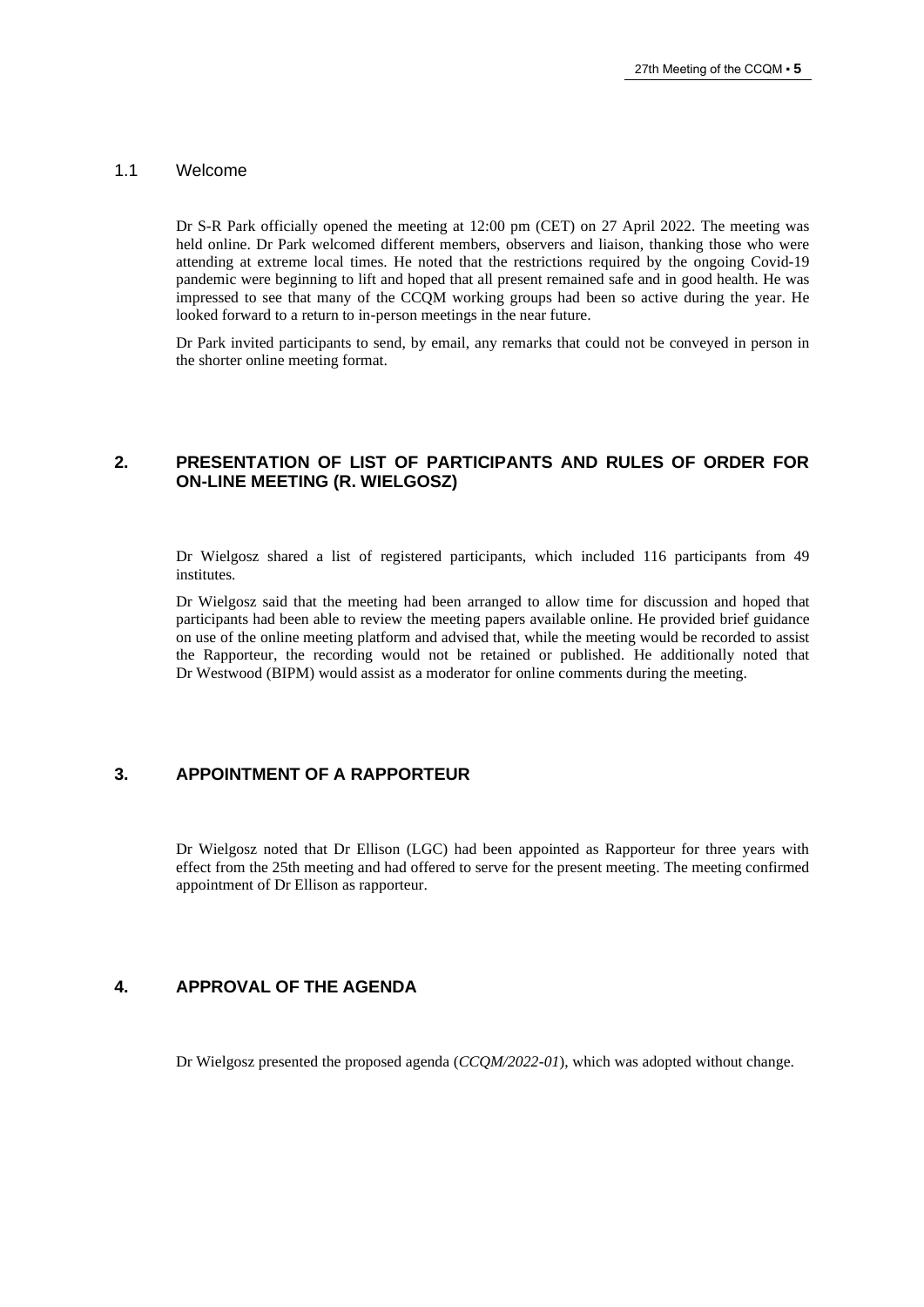# **5. OVERVIEW OF CCQM ACTIVITIES SINCE THE 26TH MEETING OF THE CCQM, APRIL 2021 (S-R. PARK)**

Dr Park presented a summary of activities over the past year. The previous plenary meeting had included 101 participants from 45 institutes and had focused on the metrology response to the Covid-19 pandemic in addition to regular business. The CCQM strategy had been published in June 2021, with plans for each technical working group aligned against identified global challenges.

Two CCQM task groups had been created, including Stakeholder engagement, KCRV calculation, and an additional Task Group of the SPWG on guidance for managing comparisons; these would report later in the present meeting. In addition, several task groups had been initiated in different working groups; examples included the two new CCQM Working Group on Gas Analysis (CCQM-GAWG) task groups, on greenhouse gas scale comparisons and on the new ozone cross-section value implementation, respectively.

During the year, there had been at least 60 separate online working group meetings hosted by the BIPM and an additional 17 for Task Groups. 2022 had already seen 30 online meetings. Dr Park noted that this placed a significant burden on BIPM staff; Working Group chairs had consequently been asked to arrange videoconferences independently where possible.

The CCQM response to the Covid-19 pandemic had continued, with the finalization of two studies (CCQM-P199.b and CCQM-P216) on SARS-COV-2 copy number quantitation and SARS-COV-2 monoclonal antibody quantitation, respectively, helping to underpin field testing. The series of CCQM webinars "Ensuring the reliability of measurements in response to the Covid-19 pandemic", begun in July 2020, had continued into 2021 and had been well received by stakeholders.

Dr Park recalled the successful workshops on "A roadmap for metrology of infectious disease and future pandemic readiness" and "Microplastics measurements and standards" and thanked the coordinators of each. He also noted the recent CCRI-CCQM webinar on "Mass Spectrometry in Radionuclide Metrology" and the Joint Committee for Traceability in Laboratory Medicine (JCTLM) online stakeholder workshop in December 2021 and looked forward to three further CCQM workshops scheduled for 2022-2023, including workshops on particle metrology, on viral systems metrology and on quantities that are counted.

Dr Park also drew attention to the World Metrology Day events in May 2021 on the theme of "Measurement for health" organized by the JCTLM and the BIPM; and recommended the associated resources as an introduction to the topic of traceability in laboratory medicine.

Closing, he drew attention to the CGPM meeting on 15-18 November 2022. This would be a hybrid event, based at Versailles.

# **6. OUTCOMES OF THE CCQM WORKSHOP:** *A ROADMAP FOR METROLOGY OF INFECTIOUS DISEASE AND FUTURE PANDEMIC READINESS* **FROM 5 TO 7 OCTOBER 2021 (J. BRAYBROOK)**

Dr Braybrook presented a summary of outcomes. The workshop involved 160 participants from 21 countries. The first day had included a series of presentations from senior policy officials; the second day had been arranged as a series of separate discussions for different sectors.

Following the workshop, a task group had been established to prepare a roadmap for future pandemic responses. Based on lessons from the SARS-CoV-2 response, the task group had made good progress on a draft roadmap. A consultation draft (*CCQM/2022-35*) had recently been provided for comment. The draft roadmap focused on four areas: Understanding frequency and lifecycle of pandemics, which required different testing capabilities; Characterization of the main technology challenges; Short- and medium-term metrology priorities; and Strategies for meeting the challenges.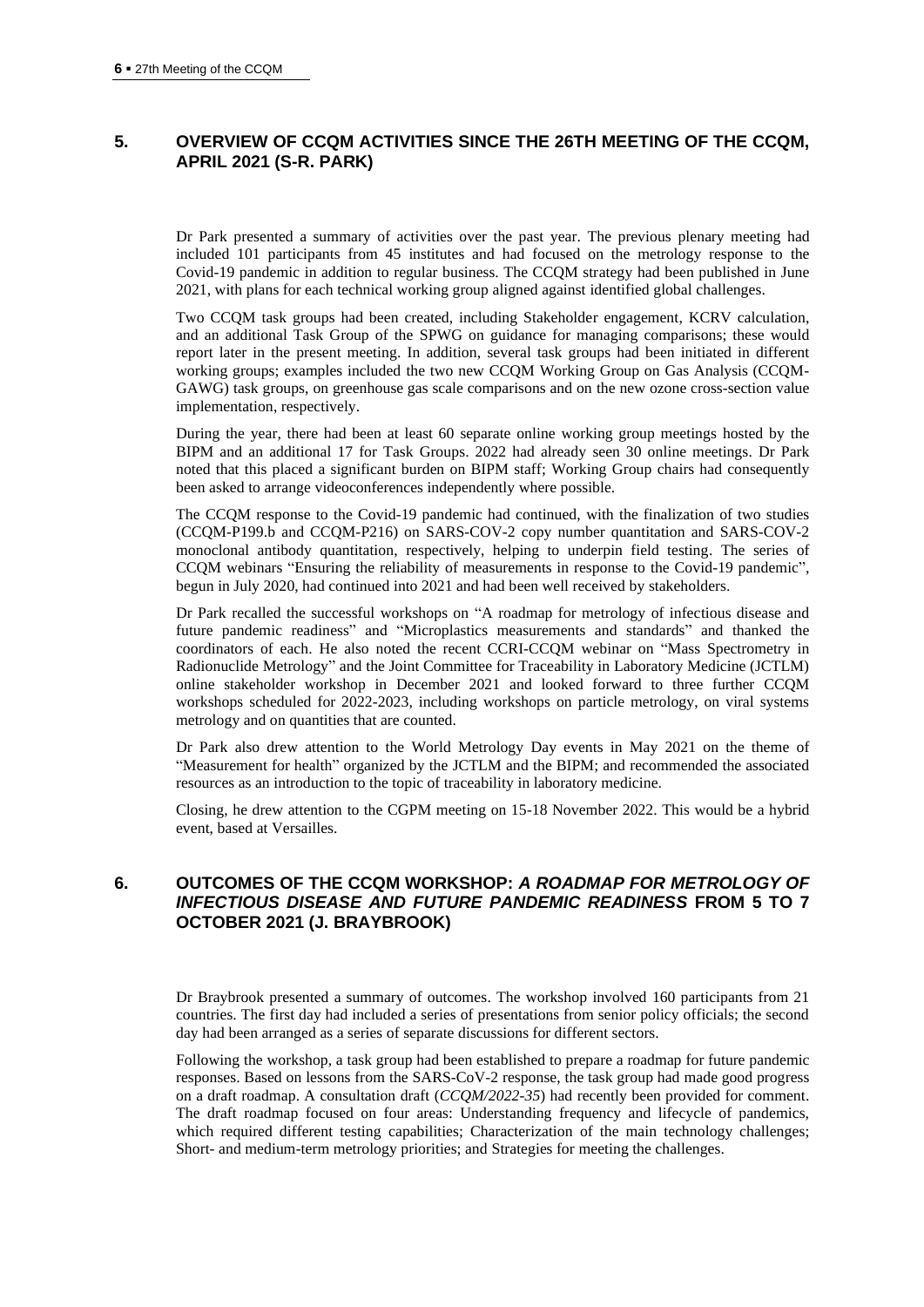The principal recommendations were:

- Implementation of emergency response practice exercises ('fire drills'), by CCQM Working Group on Nucleic Acid Analysis (CCQM-NAWG), to demonstrate the international metrology community's capability for a rapidly deployable response of reference measurement methods;
- Establishment of a Task Group (TG) for infectious diseases, with metrology working group representatives and other stakeholders, focused on technical issues such as the design of relevant metrology comparisons and the establishment of desirable specifications for diagnostic tests;
- Establishment of a Task Group (TG), with representation from Regional Metrology Organizations (RMOs), to focus on education on metrology for infectious diseases.

Specific activities for each task group were listed in the draft roadmap.

In discussion, Dr Mackay asked whether the two task groups could usefully be combined. Dr Braybrook felt that while there was overlap, the tasks differed sufficiently to make separate groups useful. Dr Swart noted that the present roadmap focused on viruses, and asked whether the response would differ if the next pandemic were caused by (for example) antibiotic resistant bacteria. Dr Braybrook agreed that this could affect the technical response and suggested that the point be considered by the task groups. Dr Botha also asked whether the roadmap might address wider challenges, such as energy challenges. Dr Braybrook felt that while some organizational responses might be similar, the technical issues could differ considerably, and the roadmap was not currently intended to cover challenges in very different sectors. In response to a further question, Dr Braybrook confirmed that the task groups were envisaged as CCQM task groups, rather than within an individual CCQM WG.

Dr Wielgosz asked what timescale should be permitted for CCQM comment on the draft report and recommendations. The meeting agreed to provide comment on the recommendations by correspondence, with a closing date of 20 May 2022. The Task Group would then prepare a final version, with finalized recommendations, for approval by correspondence. Subsequent action would then be taken to prepare individual task group terms of reference for approval.

## **7. PRESENTATION OF DRAFT REPORT OF CCQM TASK GROUP ON STAKEHOLDER ENGAGEMENT (R. BROWN)**

Dr Brown reported on the activity of the CCQM Task Group on Stakeholder Engagement. He recalled the principal objectives of the TG and presented a list of current TG members. The Task Group had met its objective of presenting a final report to the CCQM plenary in April 2022.

The document made eight recommendations, including (briefly):

- Re-organize the structure of the CCQM plenary meeting to focus on CIPM MRA governance, CCQM strategy and measurement science; and stakeholder interaction.
- Extend the use of workshops and webinars as a tool for engagement with stakeholders;
- Expand the use of Task Groups to engage with outside stakeholders;
- Use Task Groups to address emerging requirements in CCQM, across sectors and across CCs;
- Establish a process for the management of formal liaisons at CCQM level.
- Document the process by which consensus is reached within CCOM and its WGs, including the role of liaisons;
- Develop a process for briefing CCQM and WG members on CCQM policy when acting as representatives of the BIPM for mission critical tasks;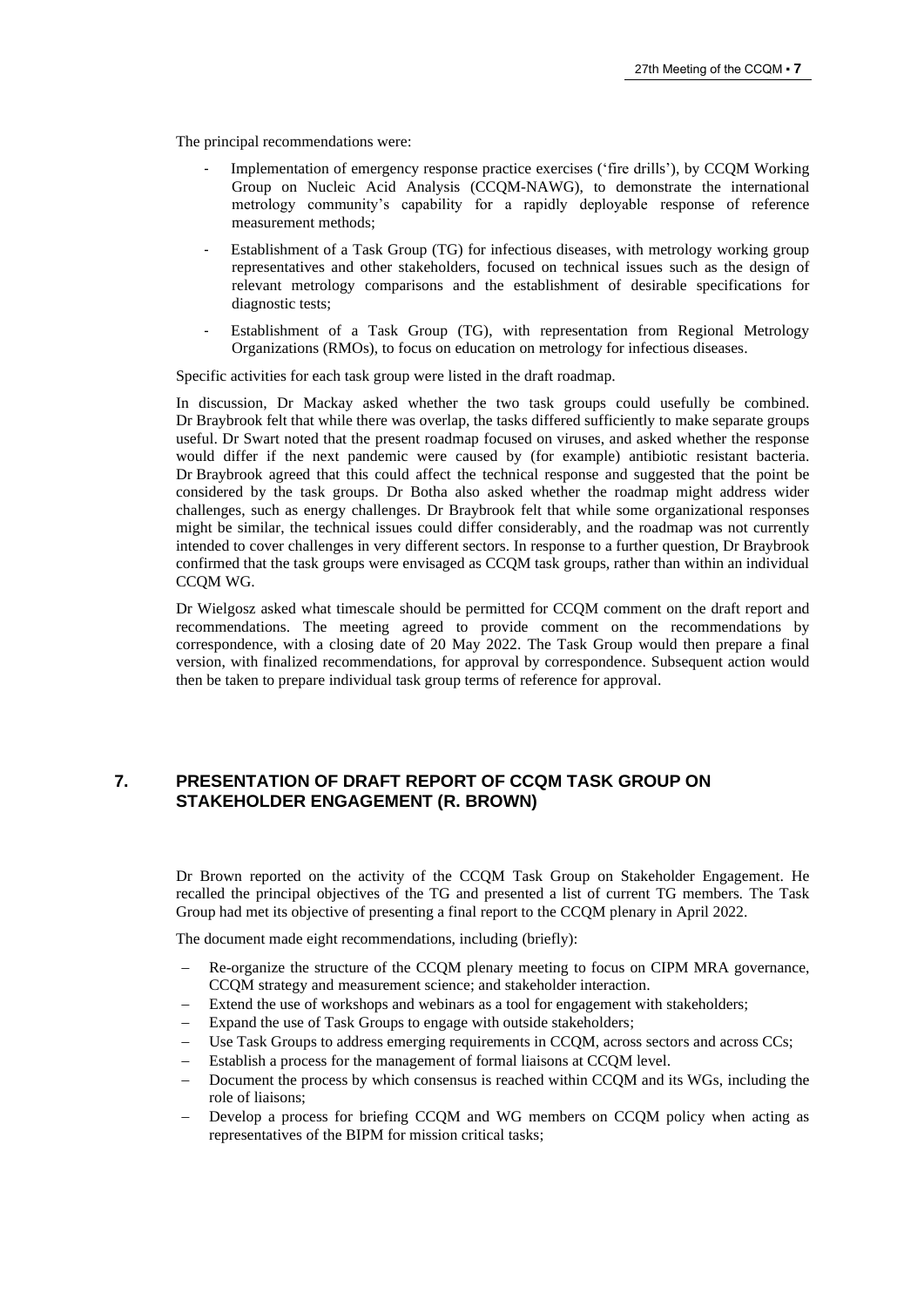− Consider documenting the liaison activities of CCQM WG members as part of their NMI and DI roles.

Dr Park congratulated the Task Group on completing their report and thanked Dr Brown and the task Group members for their work.

Dr Park additionally proposed that the terms of Reference of the Task Group be extended to allow the task group to consider implementation of the recommendations of the report.

Following a brief discussion, the meeting approved the report and recommendations. In addition, the meeting accepted the proposal to extend the Terms of Reference of the Task Group to cover implementation of the recommendations. Dr Brown will prepare extended terms of reference for review by the CCQM Strategic Planning WG (CCQM-SPWG).

## **8. OUTCOMES OF** *CCQM WORKSHOP ON MICROPLASTICS MEASUREMENTS AND STANDARDS* **FROM 4 TO 8 APRIL 2022 (L. MACKAY)**

Dr Park drew attention to the CIPM guidance on continuing collaboration where individual government policy permitted (paper *CCQM/2022-11*).

Dr Mackay provided a comprehensive report on the CCQM Workshop on Microplastics Measurements and Standards, held online in early April 2022. The workshop had included approximately 170 participants, largely from the metrology community. The event included presentations from representatives of the Versailles Project on Advanced Materials and Standards (VAMAS), which had a working group on microplastics in the environment. Technical presentations had covered (among other topics) pre-normative research for microplastics; the results of interlaboratory comparisons among testing laboratories; challenges in standardization of testing and investigation; preparation of reference materials; and activities of NMIs including LNE and NIST.

Dr Mackay noted that a recommendation from the workshop was that a CCQM Task Group be formed to prepare a written report to the April 2024 CCQM plenary including proposals for activities on metrology issues related to nano- and microplastics measurement and standards that could be addressed by the CCQM report. The Task Group would also be required to provide a report on progress at the April 2023 CCQM Plenary meeting. She presented preliminary terms of reference for the task group and drew particular attention to the terms relating to liaison with expert practitioners, researchers and the documentary standards community. Closing, she thanked the task group members and the workshop speakers for their contributions.

In discussion, Dr Park agreed that microplastics represented a considerable challenge and said that it was timely for CCQM to address the issue. He felt that a new Task Group was an appropriate way forward. Dr Winchester and Dr Güttler noted the importance of collaboration between the proposed task group and the existing task group on particulate measurements, as some microplastics quantitation related to particle counting; Dr Gonzalez additionally noted the importance of particle size distribution in microplastics.

The meeting approved the proposal to establish a new Task Group on microplastics measurements and standards. Dr Mackay would accordingly refine the proposed terms of reference based on the discussion, and bring updated Terms of Reference to the Strategic Planning WG for review.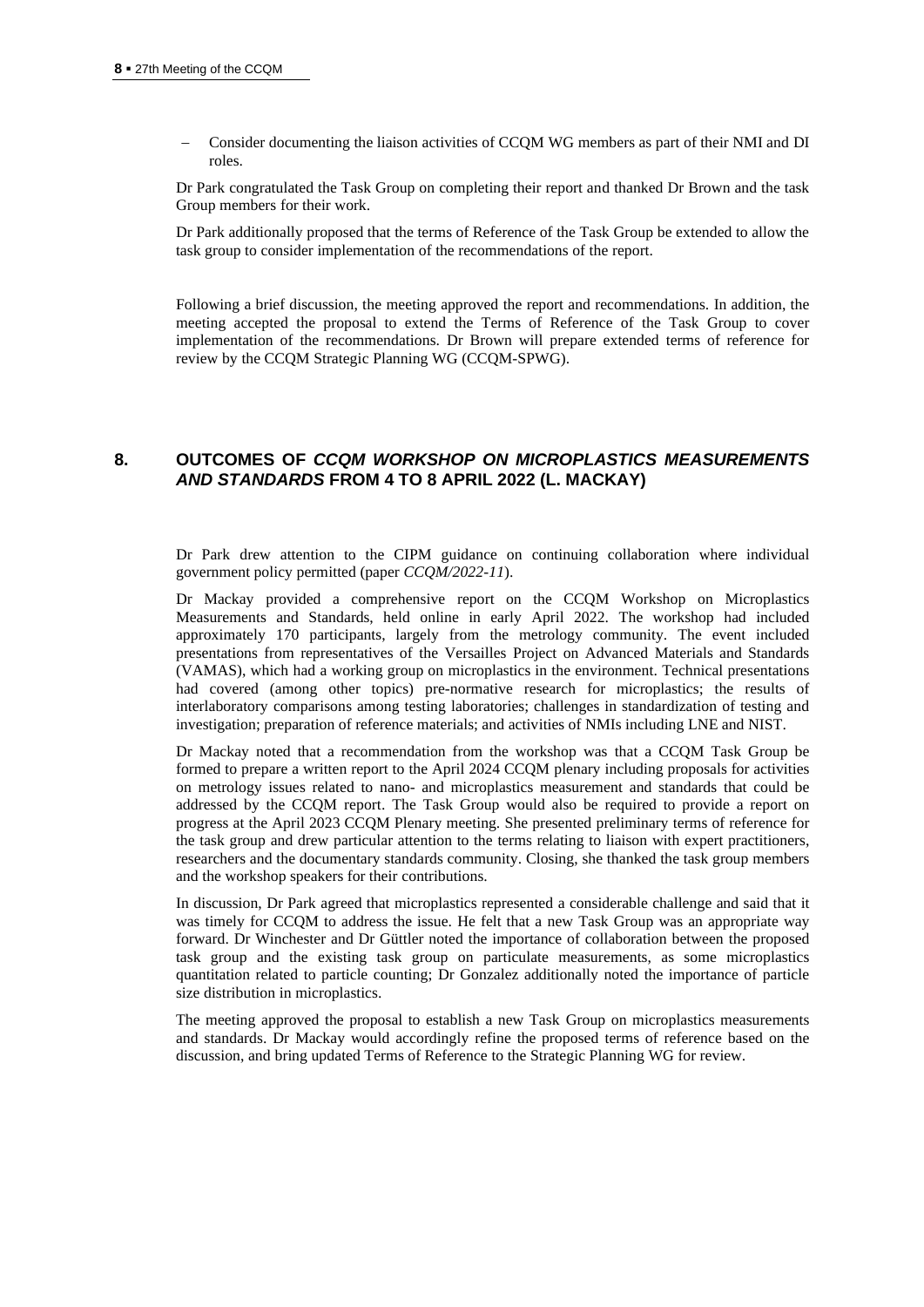## **9. WORKSHOPS**

## 9.1 Plans for the *CCQM Particle Metrology Workshop* 25-27 October 2022

Dr Winchester summarized plans for the proposed workshop. The meeting would be online, hosted by BIPM, on 25-27 October 2022. The aims would be to foster better connections among CCQM members and stakeholders; to help inform stakeholders of the benefits of metrology; and to inform CCQM working groups of any necessary activities. Dr Winchester noted that particle metrology applied to a wide range of applications and particle types, covering micro- and nanoparticles among other applications. Turning to the programme, he explained that the programme would include four broad topics: Air and gases; Water and other liquids; Biological matrices; and Sectoral topics (Food and agriculture, cosmetics and pharmaceuticals). The first three were related to the sample matrix; the fourth was intended to relate to different sectoral needs.

In discussion, Dr Brewer noted WMO interest in the area, which might lead to a WMO contribution to the workshop. Dr Wielgosz asked whether the task group had considered the nature of actions or recommendation that might emerge from the workshop, and in particular whether the TG expected broad recommendations for CCQM strategy, or more detailed advice on, for example, matrix types to focus on. Dr Winchester replied that this was not yet clear. The Task Group had discussed several ways of subdividing the topic, but recognized that the present structure could only be provisional. He expected the workshop to assist in clarifying the nature of future activities.

## 9.2 Plans for the *CCQM Workshop on Viral Systems Metrology* 2023

Dr Campbell provided a summary of plans for the proposed CCQM Workshop on metrology for viral systems. The workshop was intended to support the development of a metrology infrastructure for established and emergent applications utilizing viral vectors. He presented a draft scope for the workshop, which included the establishment of stakeholder needs for future measurement services covering viral vectors of differing scales, including synthetic derivatives; to develop knowledge of virus/VLP functional metrology; to address standardization challenges; and to develop a strategy for the development of future CCQM comparisons in the area. The working group had additionally developed an outline programme, which Dr Campbell shared. The event was provisionally scheduled for January 2023, with a report available in mid- to late 2023. Dr Campbell stated that additional online or in-person discussion might be useful in the months after the workshop to help finalize the report.

To finalize the workshop programme, the Task group proposed to survey potential stakeholders with a questionnaire in 2022, and adjust the programme accordingly.

In discussion, Dr Braybrook suggested that the issue of units for viral measurements was often important, and suggested that this be considered as a topic area in the workshop. The meeting noted the relevance of the proposed workshop on particle metrology,

Dr Campbell's Task Group will update the proposed scope and programme in the light of the discussions.

## 9.3 Workshop on quantities that are counted, to be organized with CCU WG-CMT

Dr B. Güttler outlined plans for the workshop, which was scheduled for 28-30 March 2023. He recalled the reasons for a workshop, which was needed because CCQM measurements frequently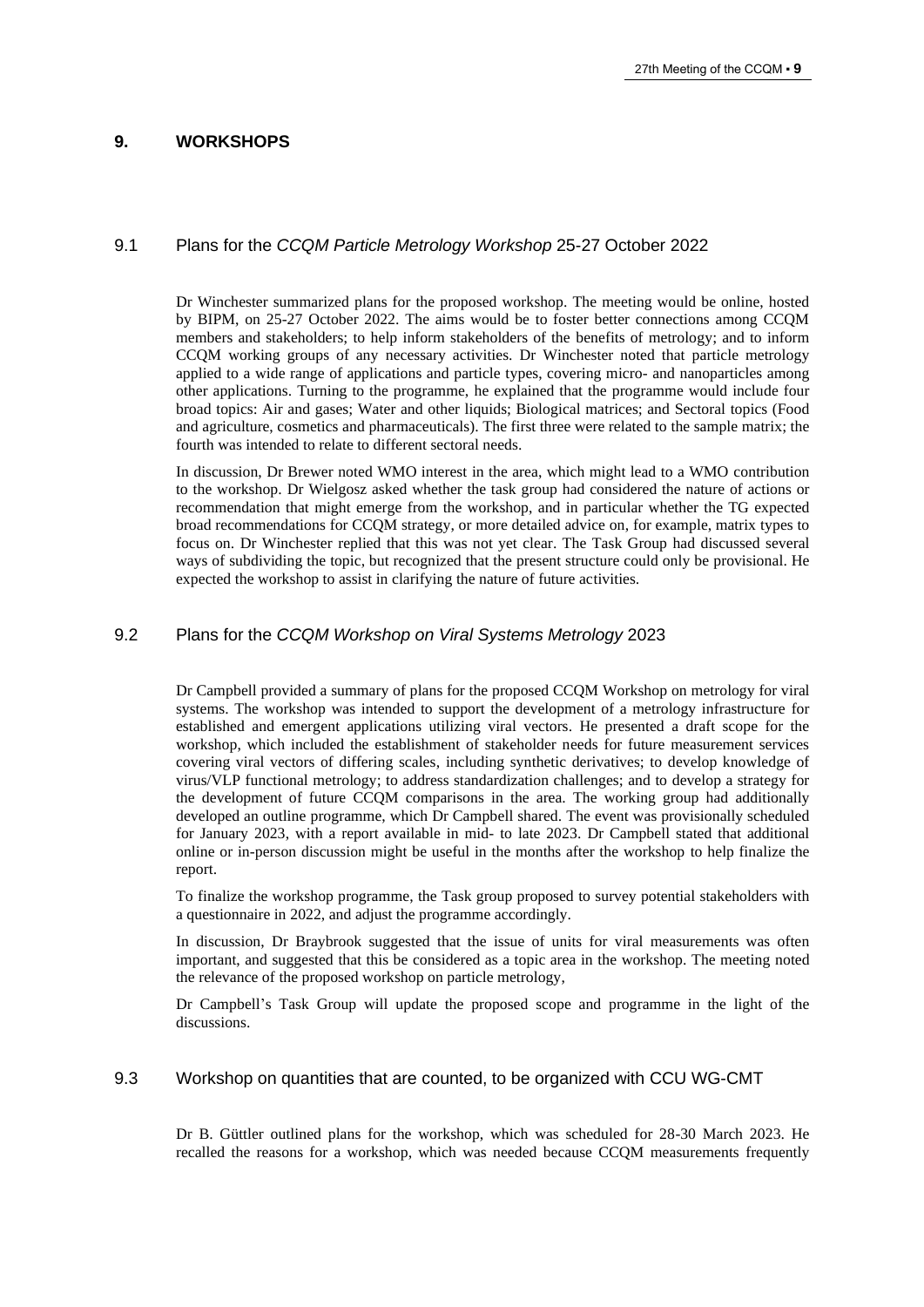used counting as a basis for measurements of molar and other quantities. In addition, counting increasingly underpinned other high accuracy measurements.

Suggested workshop topics included the 'ownership' of counting among CCs; standardization in counting; the role of identity confirmation in counting; the role of counting in the SI; the concept of "1" as a unit; and the technical challenges of counting processes. The current proposal therefore included three sessions. The first would be on concepts and theoretical aspects, the second on case studies of particular entities; and the third covering examples of counting processes. Intended outcomes included clearer guidance on nomenclature for counted quantities, and improved strategies for SI traceability based on counting.

In discussion, members suggested that the evaluation of measurement uncertainty, the idea of traceable measurements for counting, and the use of photon counting could usefully be included. Dr Güttler confirmed, with reference to additional detail on the proposed programme, that all three topics were currently included in the workshop programme.

<span id="page-9-0"></span>Dr Güttler invited members to the task group meeting on 16 June 2022 if they had additional matters to raise.

## 9.4 CCQM-CCRI joint workshop and activities on mass spectrometry

Dr Winchester presented a summary of the activity to date. A webinar for CCRI and the CCQM Working Group on Inorganic Analysis (CCQM-IAWG) had been held in February 2022, and the CCRI(II) members had been invited to participate in CCQM K178/P223 on rare earth elements, uranium and thorium, in soil. A joint workshop was under consideration for early 2023.

Discussing the joint activity, Dr Winchester and Dr Wielgosz noted that CCRI operated more stringent rules for their comparisons than CCQM used for pilot studies, and they would undertake additional discussions with the CCRI Executive Secretary to ensure the study protocol would meet the requirements of both groups.

## **10. REPORTS OF ACTIVITIES OF CCQM WORKING GROUPS**

Working group reports had been provided in advance in written form for consultation.

# 10.1 CCQM WG Progress Reports: OAWG *[CCQM/2022-29]* and PAWG *[CCQM/2022- 33]*

#### 10.1.1 CCQM Working Group on Organic Analysis (CCQM-OAWG)

L. Mackay (NMIA) summarized the Organic Analysis WG report (*CCQM/2022-29*). She recalled the three points in the OAWG strategy, which were, first, underpinning key sectors (principally food, clinical and environment); second, developing measurement technology, with the current focus on quantitative NMR (qNMR) and high resolution mass spectrometry (HRMS); and third, stakeholder engagement.

Key comparisons were the principal means of underpinning key sectors. The group had finalized four key comparisons, with three reports on the KCDB and one approved for publication. Six comparisons were ongoing, including one at Draft B stage, three for which results were under review and one for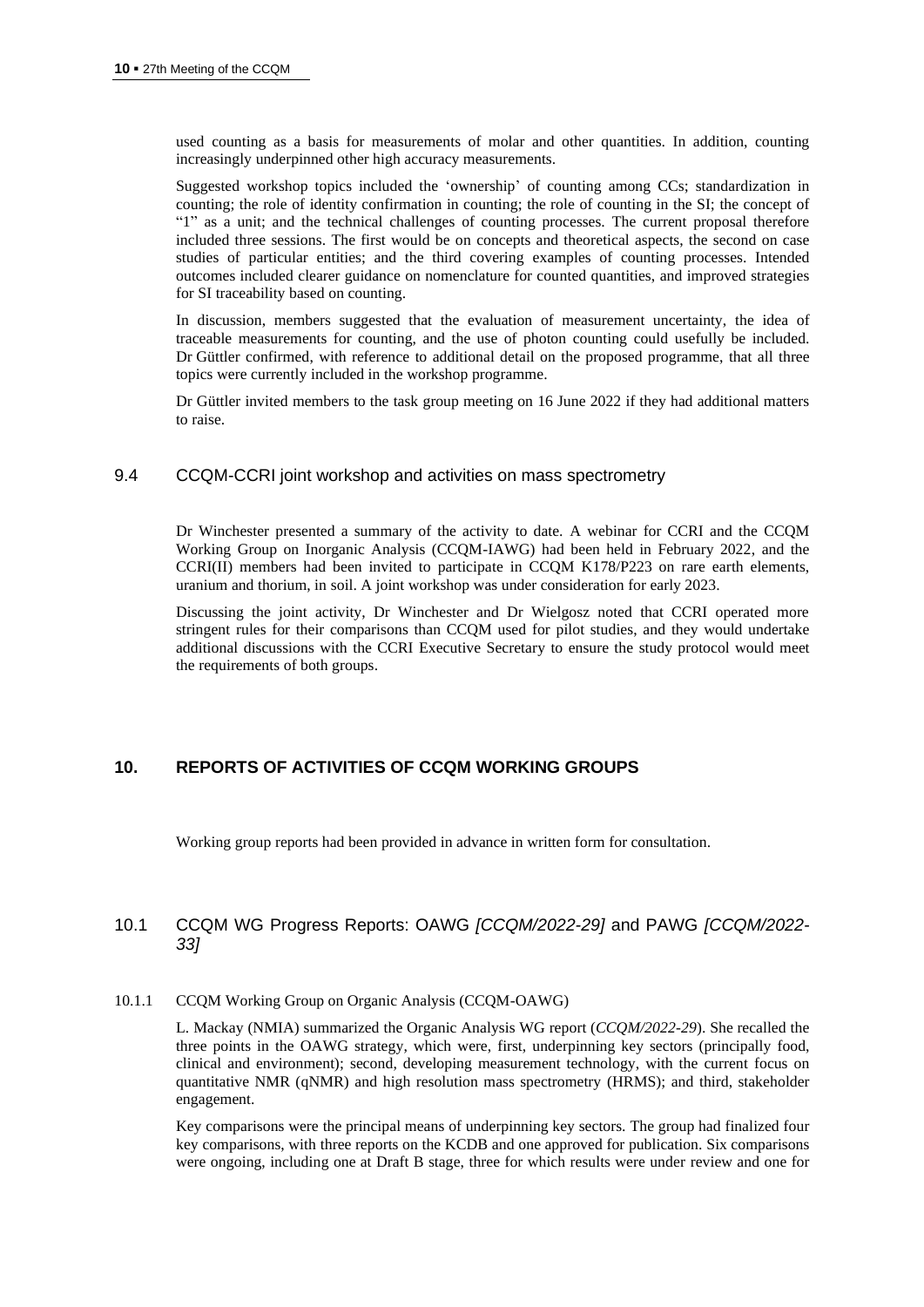which results were awaited after samples had been distributed. Three further comparisons were to commence later in 2022. Examples of recent OAWG comparisons included mycotoxins in maize, for which results were shown, and one on amino acids in plasma. This was a model system for small organics in blood products, which helped to underpin future reference material certification.

Dr Mackay explained the programme of comparisons on purity of organic calibrants, which were critical to underpin NMI capabilities for production of high accuracy CRMs for calibration. She briefly presented results for a CCQM-K148.a, on purity of bisphenol A, a model for non-polar pure organics. The purity programme was supported by BIPM and the ten-year plans extended to 2030. The next purity core comparison would be oxytetracycline, as the hydrochloride salt. This was a good model for relatively complex polar organic substances in salt form. This was being preceded by a knowledge transfer study on a similar antibiotic coordinated by the BIPM, which would allow laboratories to develop capability and would result in documentary guidance on purity evaluation for further BIPM knowledge transfer courses.

Measurement science was currently being progressed by including key technologies in comparisons; the CCQM-K148.a study had included a detailed review of the qNMR approaches used. In addition, the WG had conducted a review of qNMR-related activities in other international fora, including ISO, the ValidNMR project, and the pharmacopeia community. Development of High-resolution mass spectrometry (HRMS) had been supported by an internal presentation on applications from NRC (Canada), and a workshop on HRMS was planned for later in 2022 to examine metrological applications.

Finally, the group had updated their internal guidance document on CMCs to reflect new approaches to broad scope CMC clams, and the group had run a survey of WG members' representation on standards bodies and other stakeholders, to help the group prioritize communication with particular stakeholders.

In closing, Dr Mackay thanked Dr Lippa (OAWG Vice Chair), Dr Garrido (OAWG Rapporteur) and Dr Tang Lin Teo (OAWG KCWG representative) for their support during the year.

#### 10.1.2 CCQM Working Group on Protein Analysis (CCQM-PAWG)

Dr J. Melanson (NRC) presented the report for the Protein Analysis WG *[CCQM/2022-33]*.

The work of the group was divided into two main areas, purity of isolated peptides and proteins, and measurements in matrix materials. While most purity work to date had focused on smaller peptides, recent work on purity had accelerated to include much larger proteins, including a study on the SARS-CoV-2 antibodies. A first phase used amino acid analysis and signature peptide analysis as bottom-up estimations of antibody concentration. The second phase, for which measurements had just been completed, focused on intact antibody determination, a more challenging measurement. Another ongoing purity key comparison, on haemoglobin (Hb1Ac) hexapeptides, was almost complete, with reports under review by CCQM chairs.

Future comparisons on purity assessment of calibration materials included CCQM-K115.d /P55.d, on parathyroid hormone (PTH 1-84), and a proposed study on cyclosporin A, a repeat track A study to cover smaller peptides in line with the PAWG strategy. CCQM-K115.d had been postponed due to the Covid-19 pandemic; characterization, as well as stability and homogeneity studies, are planned for 2023, with sample distribution in late 2023 and results due in June 2024.

There were currently two ongoing studies on proteins in matrix materials. Samples for CCQM-K177, on the determination of the mass fraction of total human growth hormone in serum, coordinated by PTB, had been sent to the participants and the participants are expected to submit their results by September 2022. A pilot study, CCQM-P219, was also under way on the determination of the amount-of-substance fraction of haemoglobin HbA1c (as HbA1c/(HbA1c+HbA0) ratio) in human hemolysate. The samples had been distributed to the participants and results were expected in May 2022.

The group sought approval for two further studies in 2024-2026 (see item 10.5.2). These would be on Purity of cyclosporin A (discussed above) and on Purity of immunoglobin G (IgG).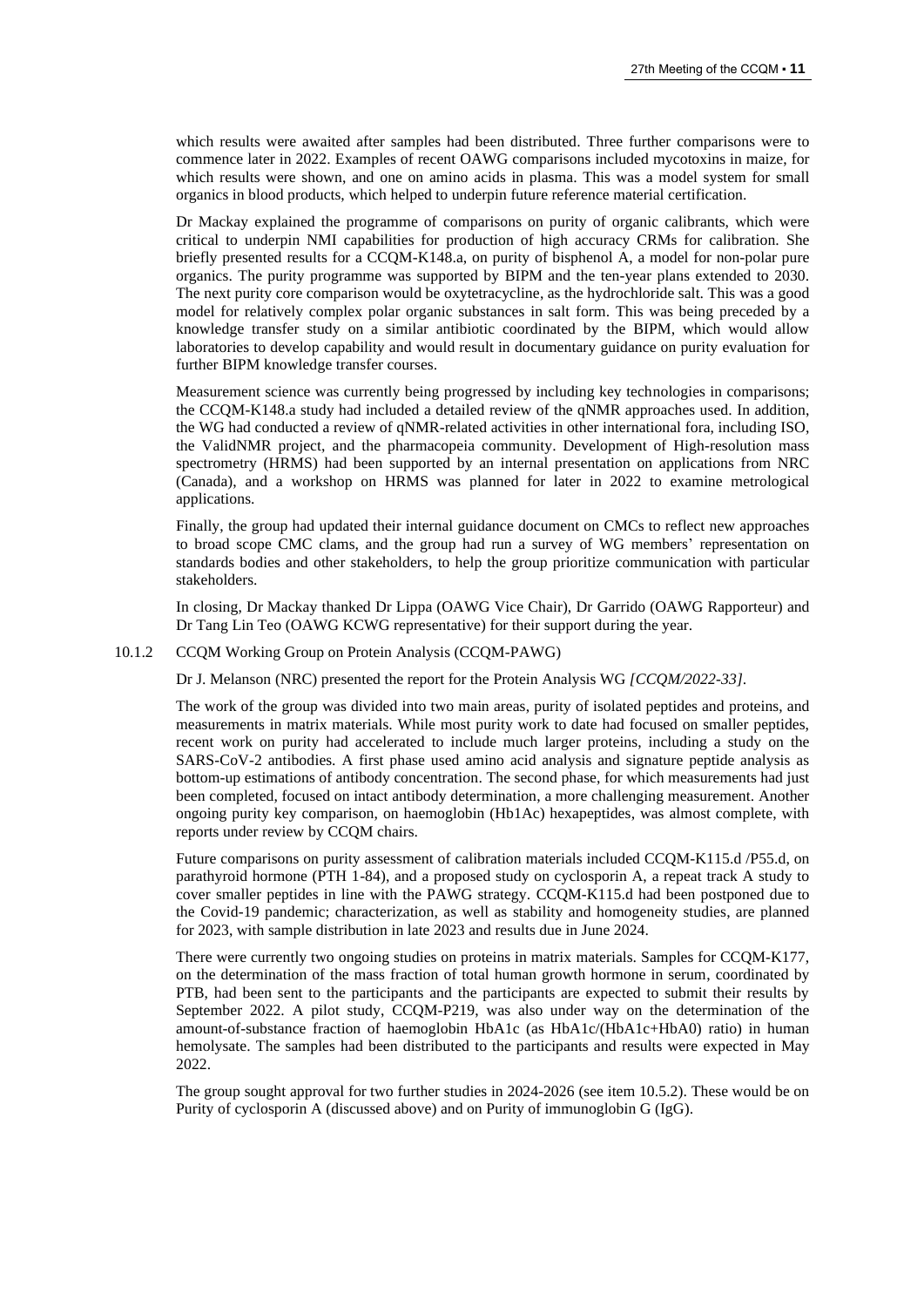In discussion of the OAWG and PAWG reports, Dr Park asked Dr Mackay about the merits of HRMS for metrology for smaller molecular weights. Dr Mackay said the technology was heavily used, particularly for matrix materials where the additional resolution was important for selectivity, and the OAWG were keen to see how institutes were applying the technology for high accuracy applications. Dr Ellison noted that the phenylalanine study used DL (racemic) phenylalanine and asked whether OAWG was expecting to examine chirality in the short to medium term. Dr Mackay explained that this was not currently a separately identified element of the OAWG strategy. However, Dr Westwood added that it featured in some specific comparisons; for example, the pure valine study had included chiral material and chiral purity had been considered by some of the participants.

Dr Park noted that the antibody testing study for SARS-CoV-2 had been important because of the relevance to mass Covid-19 testing. he asked whether PAWG saw a need for further work in the area. Dr Melanson said that while the study had initially lagged behind test kit developments focused on antigen detection for infection testing, current population immunity studies (among other applications) needed antibody tests and this would certainly be an important area of work in the future. Dr Braybrook additionally drew attention to recent research work on immunoglobins, which identified problems arising from multiple subtypes and might be important in planning the IgG study.

## 10.2 CCQM WG Progress Reports: NAWG *[CCQM/2022-34]* and CAWG *[CCQM/2022- 32]*

#### 10.2.1 CCQM Working Group on Nucleic Acid Analysis (CCQM-NAWG)

J. Huggett (LGC) presented the report for the Nucleic Acid WG *[CCQM/2022-34]*. He began with some notable achievements. The working group had been involved in the coordination of the workshop "A roadmap for metrology of infectious disease and future pandemic readiness" (presented earlier); WG members had worked with INSTAND, a clinical EQA provider, to demonstrate the utility of RNA reference materials for Covid-19 tests, in a study, published in *PLOS One* (DOI: [10.1371/journal.pone.0262656\)](https://doi.org/10.1371/journal.pone.0262656); a separate paper on the dangers of PCR cycle time (Cq) as a direct measure of SARS-COV-2 viral load, had appeared in the journal *Clinical Chemistry* (DOI: [10.1093/clinchem/hvab219\)](https://doi.org/10.1093/clinchem/hvab219) and had been referenced by the American Association for Clinical Chemistry (AACC) in formulating guidance; and an update on the group's work, in *Analytical and Bioanalytical Chemistry* (DOI: [10.1007/s00216-021-03712-x\)](https://doi.org/10.1007/s00216-021-03712-x) had been selected for a CITAC best paper award. The group was well represented at the European Congress of Clinical Microbiology and Infectious Diseases (ECCMID), where Dr Huggett had presented some of the NAWG activities.

Dr Huggett provided an overview of NAWG comparisons and showed results for selected examples. Reports for three pilot studies had been completed during the year. CCQM-P184, on copy number concentration and fractional abundance of selected mutations, had been delayed by the Covid-19 pandemic, but was now complete, with a paper prepared for publication. CCQM-P199 and P199.b, on HIV RNA copy number and on SARS-CoV-2 copy number, respectively, were at the Draft B stage.

Preliminary results for K86d, on pork in beef, had shown good agreement. This provided a model for high-protein, high-fat material. Review of the CCQM-K86 series at RMO level, however, had identified the original CCQM-K86 study, on maize, as almost a decade old, and the working group was consequently considering how frequently each matrix type needed to be revisited. In the clinical area, CCQM-K176, a study on a breast cancer biomarker, also showed good agreement on HER2/RPPH1 copy number ratio; this was important for breast cancer diagnosis and targeted treatment.

The group was considering a pilot study that included identity examination by sequencing for meat species. This was a new direction for CCQM WGs, in that the focus was on identity, a qualitative ('nominal') property, and not solely on quantitation. Two other pilot studies, on SARS-CoV-2 RNA copy number/international unit quantification from inactivated whole virus and on quantitative analysis of RARBeta2 promotor methylation, were at the planning stage.

CCQM approval was sought for one key comparison, on SARS-CoV-2 RNA copy number quantification in purified nucleic acid; this was considered under agenda item 10.5.2 (below).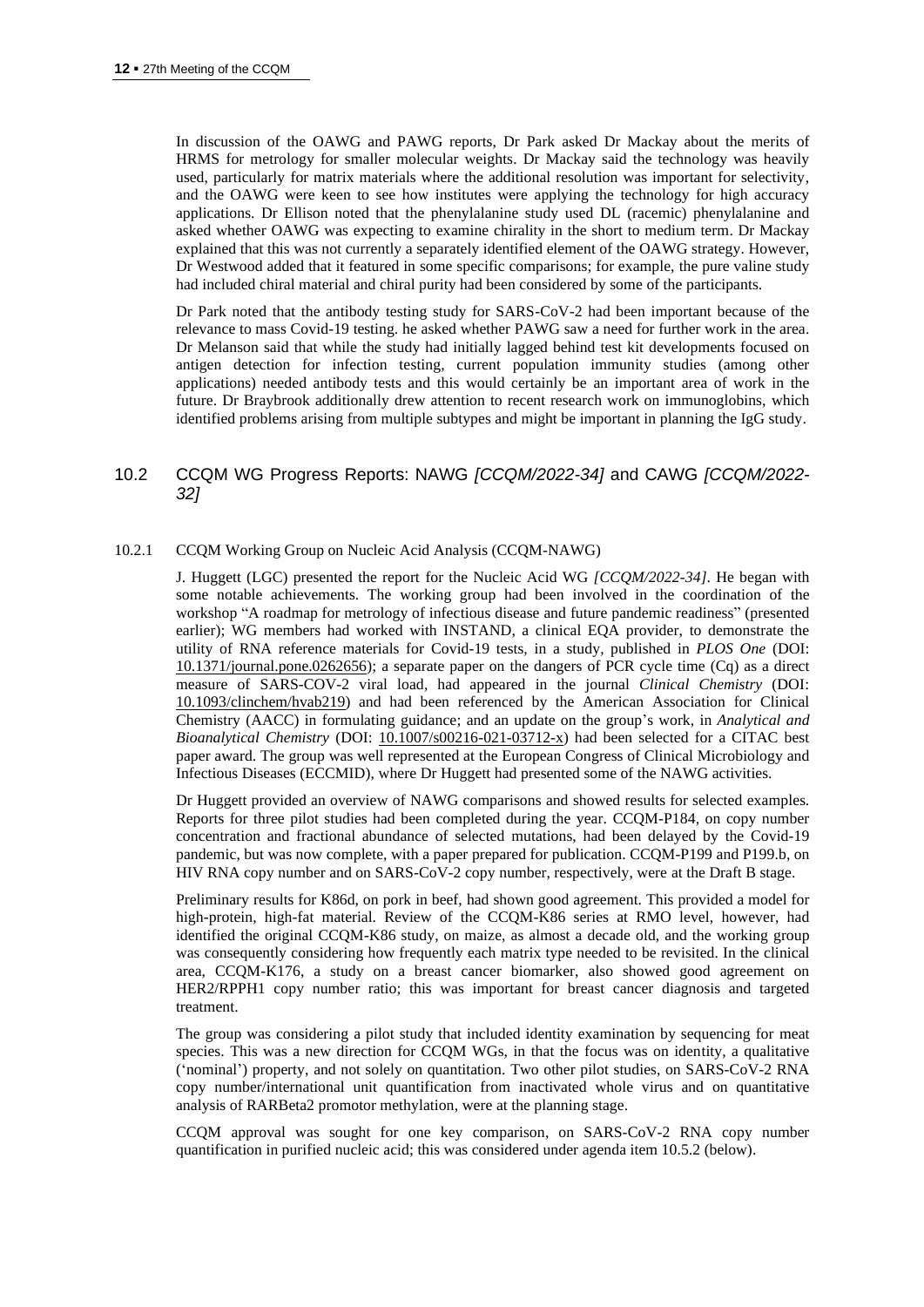Finally, NAWG were preparing internal guidance on the evidence required to support CMCs, particularly in the absence of a key comparison. This was important because many NAWG studies had been pilot studies, and some institutes required CMCs in advance of any follow-up key comparison. In addition, the group was considering appropriate timelines for NAWG studies, and were also participating in wider RMO discussions on support for bioanalysis.

Closing, Dr Huggett thanked all the study coordinators, as well as Dr Mackay, Dr Botha, Della Sin and Dr Wielgosz, for helpful advice during the year.

#### 10.2.2 CCQM Working Group on Cell Analysis (CCQM-CAWG)

J. Campbell (LGC) summarized the report of the Cell Analysis WG (*CCQM/2022-32*). The group was currently holding biannual meetings, each consisting of two or three online sessions. CAWG had also met jointly with NAWG to explore microorganisms suitable for development of joint comparisons by molecular methods and methods at the level of the whole cell.

Dr Campbell explained the conceptual framework for planning CAWG studies. The major division was between prokaryotic and eukaryotic cells; most studies so far had been on eukaryotic cells. The position of viruses was yet to be determined. An overview of current CAWG studies showed four in planning or in progress. Dr Campbell gave brief details of those in progress or due to commence in 2022:

- − CCQM-P217 was an enumeration study on fixed peripheral blood mononuclear cells in suspension; it would help to underpin CMC claims for enumeration. It also included evaluation of the use of synthetic beads for calibration. Dr Campbell expected a refereed publication arising from the study.
- − CCQM-P222 would establish NMIs' capability for absolute particle counting using a range of methods. The study would be using synthetic fluorescent particles as a model for fluorescencetagged cells. The study was currently delayed by the conflict in Ukraine.
- − CCQM-P205 would start in May 2022. The measurand would be number concentration of membrane intact *Escherichia coli* in drinking water (CCQM-P205), an important and widely used indicator of water quality.

To update the CAWG strategy, the group will be forming an internal Strategy task group. In addition, CAWG would be developing strategy for viability and specific bioactivity measurements. This would include consultation with other WGs, particularly including NAWG.

Closing, Dr Campbell thanked the CAWG vice chair, Dr Boqiang Fu, the NAWG chair, Dr Huggett, the IAWG chair, Dr Winchester, and the BIPM staff, for assistance over the year.

In discussion of the NAWG and PAWG updates, Dr Westwood asked whether there was any liaison with, or input from, the laboratories in the International Council for Standardization in Haematology (ICSH) network for the blood cell and particle counting comparisons, as ICSH maintained a number of reference methods. Dr Campbell explained that ICSH was one of the identified stakeholders but he had yet to make contact.

Dr Park felt that the CAWG had chosen good targets for their ongoing and planned studies and hoped that the group would consider how best to disseminate capabilities and technology to developing economies.

## 10.3 CCQM WG Progress Reports: IAWG *[CCQM/2022-26]* and EAWG *[CCQM/2022-34]*

#### 10.3.1 CCQM Working Group on Inorganic Analysis (CCQM-IAWG)

M. Winchester (NIST) summarized the Inorganic Analysis WG report (*CCQM/2022-26*). The group had run three sets of meetings during the year, each consisting of three online sessions; participation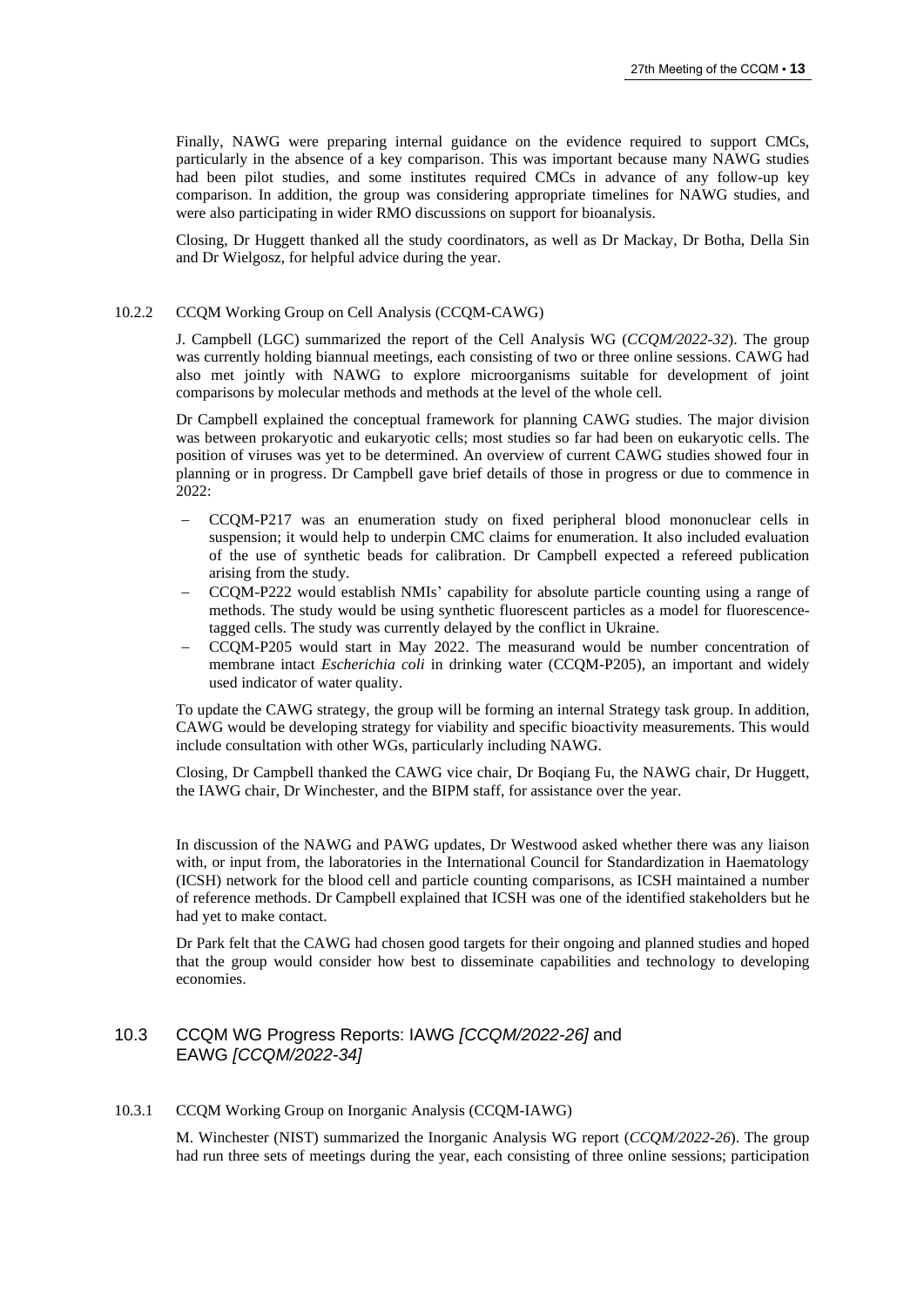in WG meetings during the year had been very strong, with between 55 and 85 participants per session. He presented an overview of planned studies to 2025, which included CCQM-K178, part of the CCRI(II) collaboration referred to previously (see [9.4](#page-9-0) above). Plans also included pilot studies on non-metallic impurities in metals; a challenging area. The group had been using a 'decision tree' for choosing KCRV estimators; the tool was available on the NIST website [https://decisiontree.nist.gov](https://decisiontree.nist.gov/) and had been drawn to the attention of the CCQM KCRV task group.

Dr Winchester noted that more institutes were seeking broader scope claims; this had been challenging because of the wide variety of elemental behaviours. A broad categorization of inorganic species was in use to support broader scope claims. He noted, however, that successful application of broad scope claims depended on clear statements of the scope of measurement claims for a study; that is, the "how far does the light shine?" statement.

The group was advancing metrology in a number of areas, including element speciation (for example, selenoproteins in serum in CCQM-K162, arsenic species in seafood in CCQM-P215, and separate determination of inorganic arsenic in rice in CCQM-K158). The group was also examining single particle Inductively coupled plasma mass spectrometry (ICP-MS), among other techniques, for particle enumeration; study CCQM-P194 was an example. The group was also expecting to cooperate with CAWG on CCQM-P222 and P201. The group also collaborated with the protein and electroanalytical group on measurements using elemental analysis.

#### 10.3.2 CCQM Working Group on Electochemical Analysis (CCQM-EAWG)

S. Seitz (PTB) presented the report for the Electrochemical Analysis WG (see *CCQM/2022-34*).

The group supported equivalence of electrochemical measurements, in particular using pH, conductivity, coulometry, and classical methods such as titrimetry and gravimetry. Comparisons related to coulometry and classical chemical methods were usually conducted in collaboration with IAWG. Two WG meetings had been held during the year. Dr Seitz noted a general increase in participation since 2016, with 2020 and 2021 showing high attendance due to the online format.

Dr Seitz showed the EAWG work plan to 2024. He particularly hoped that it would be possible to progress a pilot study on impedance spectroscopy, as this had been delayed due to the heavy workload among WG members. Regarding current studies, comparison CCQM K19.2018 (pH in a borate buffer) was complete. Three comparisons, one assaying sodium carbonate and two on pH, in borate buffer and in seawater respectively, were under way. Four further studies had been planned for 2022, but two had been deferred due to government policy restrictions resulting from the situation in Ukraine. Other studies might be impacted.

Dr Seitz showed examples of study results. CCQM-K19.2018 showed typically good agreement, with some evidence of overdispersion. In CCQM-K173, some evidence of understatement of measurement uncertainty had emerged on close inspection and follow-up studies were in progress.

EAWG had established an internal task group to look at problems relating to broad scope CMCs with a reduced number of comparisons. This had provided several recommendations for reducing the number of studies, which were included in the written report. The group hoped to establish templates for KCRV estimation to simplify study coordination tasks for less experienced coordinators. In addition, the group had formed a record file for studies to show past performance, in order to support CMC claims.

Finally, Dr Seitz reported that the group had received a number of technical presentations from members during the year, to keep members aware of current research and developments in ongoing projects.

In discussion of the IAWG and EAWG reports, Dr Botha asked whether the EAWG-KC record file could be made available to CMC reviewers. Dr Seitz said that at present this was an internal document, but he would ask other members whether they would permit release of the document to support reviewers.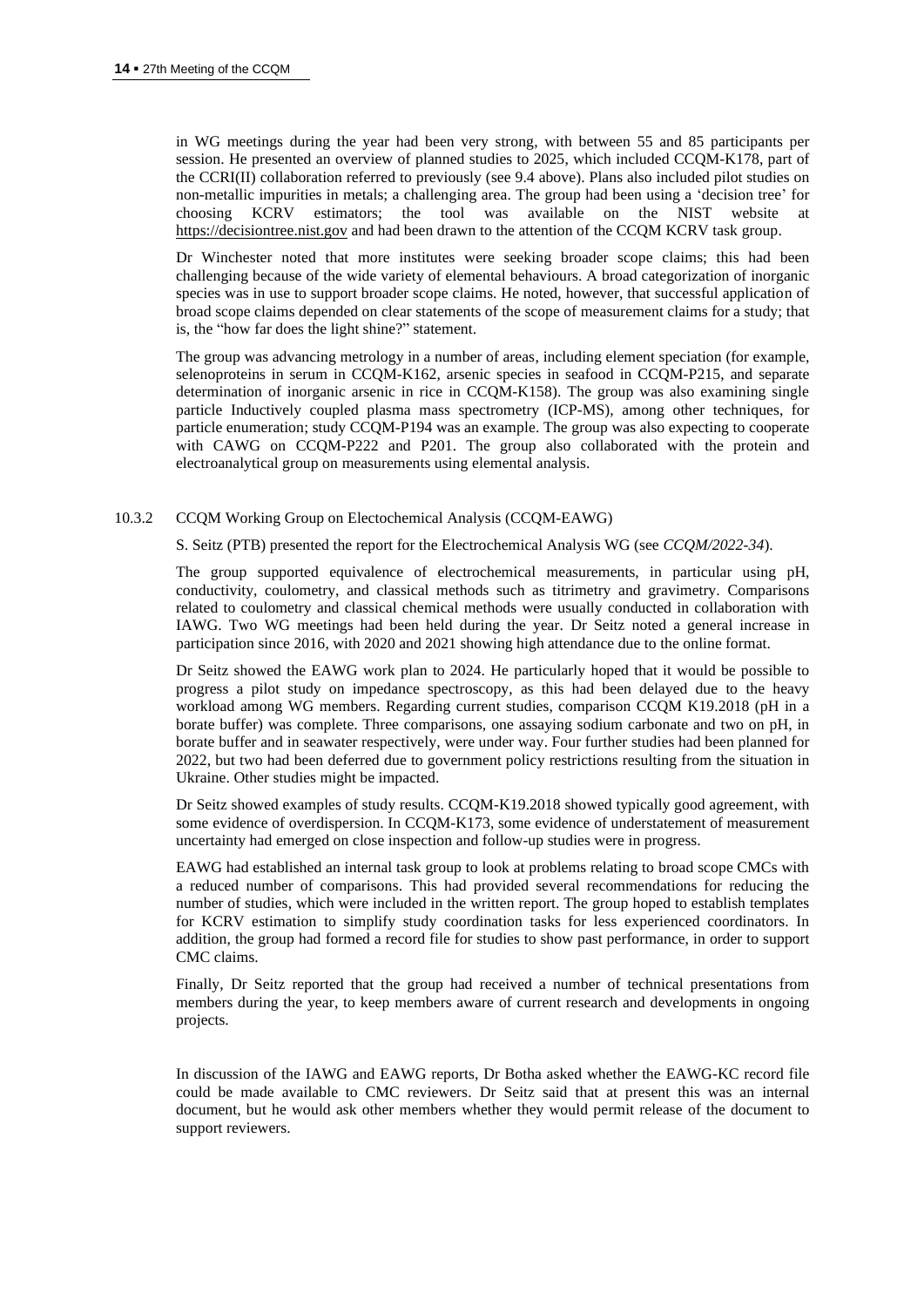Dr Park was pleased to see that the IAWG and EAWG were working to reduce the number of KCs and support broader scope, and hoped that Dr Winchester would be able to present some of their conclusions at a later date. He noted the delays due to the Ukraine conflict and asked Dr Milton, BIPM Director, whether there was any new guidance. Dr Milton drew attention to the CIPM guidelines related to continuation of activities in the current period, which recognized the restrictions on collaboration and transport of samples imposed by a number of governments. He advised WGs with problems to consult the BIPM for guidance on specific issues.

## 10.4 CCQM WG Progress Reports: IRWG *[CCQM/2022-21]*, GAWG *[CCQM/2022-16]* and SAWG *[CCQM/2022-27]*

#### 10.4.1 CCQM Working Group on Isotope Ratios (CCQM-IRWG)

Z. Mester (NRC) presented the report *[CCQM/2022-21]* from the Isotope Ratio WG. After acknowledging the contributions of the IRWG Vice-chair, Dr J. Vogl, and rapporteur Dr M. Facsiotti, he recalled the relatively short lifetime of the WG, which had been established in 2018. This was just before the Covid pandemic, which had reduced the opportunity for in-person meetings. The WG had, however, successfully moved to online work, finding some efficiencies in increased participation. Discussions were under way on how to take advantage of this in the future, using hybrid meeting models.

One of the key scientific goals of the group was to reduce reliance on the CIPM traceability exception for isotope ratio measurement on delta scales. This was important because delta scales generally relied on specific materials or artefacts with limited life and from a variety of different sources. Dr Mester reported that NMIs were now the principal source for new calibrated isotope ratio measurements used in CODATA atomic weight tables, which was one of the motivations for forming the WG. He reminded the meeting that isotope ratios for carbon and oxygen were of fundamental importance in climate science, indicating historical temperatures and sources of origin of atmospheric carbon.

Regarding stakeholder representation, Dr Mester reported that, through its members, the group had active contact with the Forensic Isotope Ratio MS network (FIRMS), the IUPAC Atomic Weights Commission, two EU projects and two standards development organizations.

The group had completed its first key comparison, CCQM-K167/P211, on  $\delta^{13}C$  in vanillin. The results showed excellent agreement among NMIs, demonstrating that NMIs could deliver world-class measurements of isotope ratio. A further study, on CRMs for  $\delta^{13}C$ , run in parallel with CCQM-K167/P211, was at the reporting stage. This would demonstrate capability to deliver measurements on delta scales. CCQM-P213 on copper isotope ratio had also been delayed by Covid restrictions but was now at the reporting stage. Finally, a new study was planned on strontium isotope ratios in rice flour. Strontium isotope ratio was a useful geochemical indicator for geographical origin. The group additionally sought approval for a key comparison using gravimetric methods to establish isotope ratios in copper; this was considered in item [10.5.2](#page-16-0) (below).

For 2022, the IRWG had established a new internal task group to develop guidance on names and symbols of quantities and units used in stable isotope ratio measurement. This would support CMC formulation and uniform service description for NMIs/DIs. Other activities planned for the year included completion of ongoing comparisons, refinement of the group's "measurement space" and comparison planning, and further development of inter-WG and inter-CC relations with a special focus on climate change and nuclear safety.

In discussion, Dr Mester expanded on stakeholder engagement in the IRWG. He explained that accurate isotope ratio measurement, including scale establishment, had historically been distributed among a range of organizations and that terminology on quantities and symbols had diversified to the extent that communication was often difficult. The group was accordingly hoping to engage stakeholders in harmonizing terminology for NMI use, and potentially for much wider use.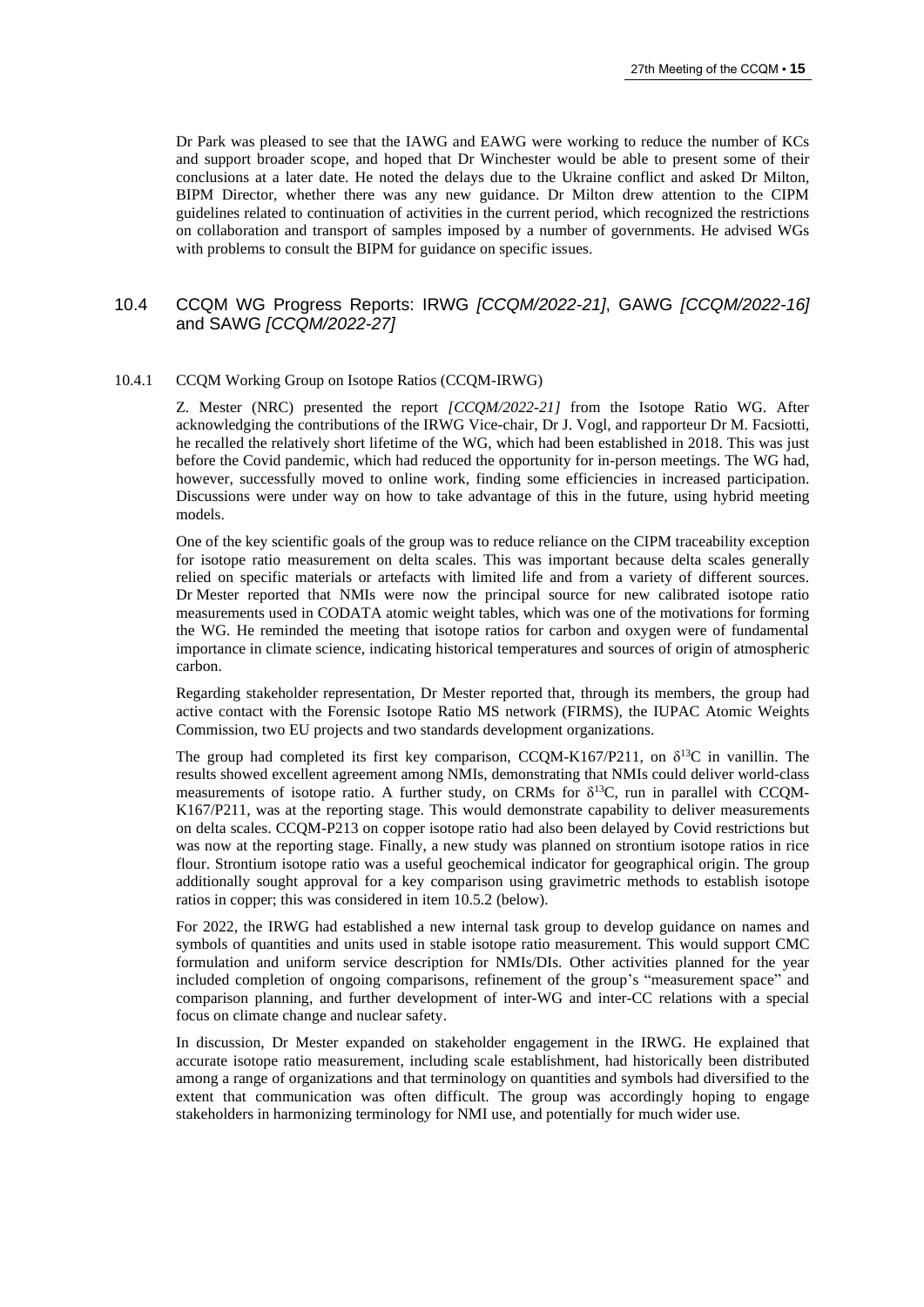#### 10.4.2 CCQM Working Group on Gas Analysis (CCQM-GAWG)

Dr P. Brewer (NPL) presented the Gas Analysis WG report *[CCQM/2022-16]*. The group had met twice during the year, and discussed three draft A comparison reports. Online meetings had included about 70 participants, showing that online meetings provided greater opportunity for participation. The next meeting would be at the end of April 2022.

Dr Brewer showed an overview of comparisons planned for 2022 to 2025 and noted that online meetings had been very useful for dedicated discussion of individual KCs. He provided a summary of comparisons that had advanced the state of the art in gas analysis. These included CCQM-P204, which had provided insight into the reference standards being used by WG members for  $^{13}C$  and  $^{18}O$ isotope ratios on respective delta scales, and CCQM-P172, which had successfully demonstrated that the equivalence of spectroscopic and reference methods for trace HNO<sub>3</sub> measurement in a nitrogen matrix depended on the reference absorption data used for the molecule.

Regarding CMC support, the group had formed an internal TG to improve consistency of evidence for CMC claims; the group also plans a workshop on statistical approaches for KCRV calculation, which he hoped would involve members of the KCRV TG. The group had also established an internal TG on advanced spectroscopy to help develop new, high-accuracy measurement systems based on spectroscopy rather than gravimetry and manometry. A further internal TG was working to develop methods for the comparison of greenhouse gas scale standards. Finally, the group was working to improve coordination of key comparisons by engaging a larger number of institutes. To assist this, the group was preparing detailed guidance on key comparison designs, including different design models.

Dr Brewer showed a number of recent comparison results. CCQM-K10.2018 had been the first KC that involved separate reporting of xylene isomers, and had been run in two phases; one phase requiring gravimetric preparation of standards, and one phase for analytical determinations. CCQM-K74.2018 had examined capabilities for nitrogen dioxide at an amount-of-substance fraction close to 10 μmol/mol in nitrogen. This had highlighted the need for further work to improve agreement. CCQM-K117, a recent repeat of CCQM-K46, showed appreciable improvement in agreement of reported values over time, with an accompanying reduction in reported uncertainties.

Finally, he drew attention to a number of cross-WG appointments from the GAWG, and to a number of recent publications and dissemination activities from the group.

#### 10.4.3 CCQM Working Group on Surface Analysis (CCQM-SAWG)

T. Fujimoto (NMIJ/AIST) presented the Surface Analysis WG report for the year (*CCQM/2022-27*). Two meetings had been held, both online; participation had been about twice the number of participants at in-person meetings. He presented an overview of the group's work plan, and drew attention to two important achievements: finalization of CCQM-K172, on gas absorption on surfaces under specific conditions, with specific surface area by the BET method, and completion of the draft A report on CCQM-K157, on thickness measurement of hafnium oxide films.

Three comparisons were in development. Homogeneity and stability of test materials had been demonstrated for CCQM-K166/P210 on nanoparticles in liquid suspension, and a questionnaire on CMC coverage and scope was under way. A call for participation was expected in May 2022. Preparations had been made for potential pilot studies on Raman spectroscopy for mass fraction of polymers and on measurement of elemental composition of an ionic liquid surface. Proposals for both were expected to be made at the SAWG meeting in the first quarter of 2023.

For 2025 and onward, pilot studies were under consideration for imaging, microscopy, traceable multimodal measurement and drugs on surfaces in drug delivery devices.

In response to a question, Dr Fujimoto confirmed that IAWG members could be invited to participate in the pilot study for the elemental composition of the ionic liquid surface, and Dr Winchester confirmed that some institutes had glow discharge capability, which Dr Fujimoto welcomed. Dr Shard also noted that OAWG members might have interests in the study.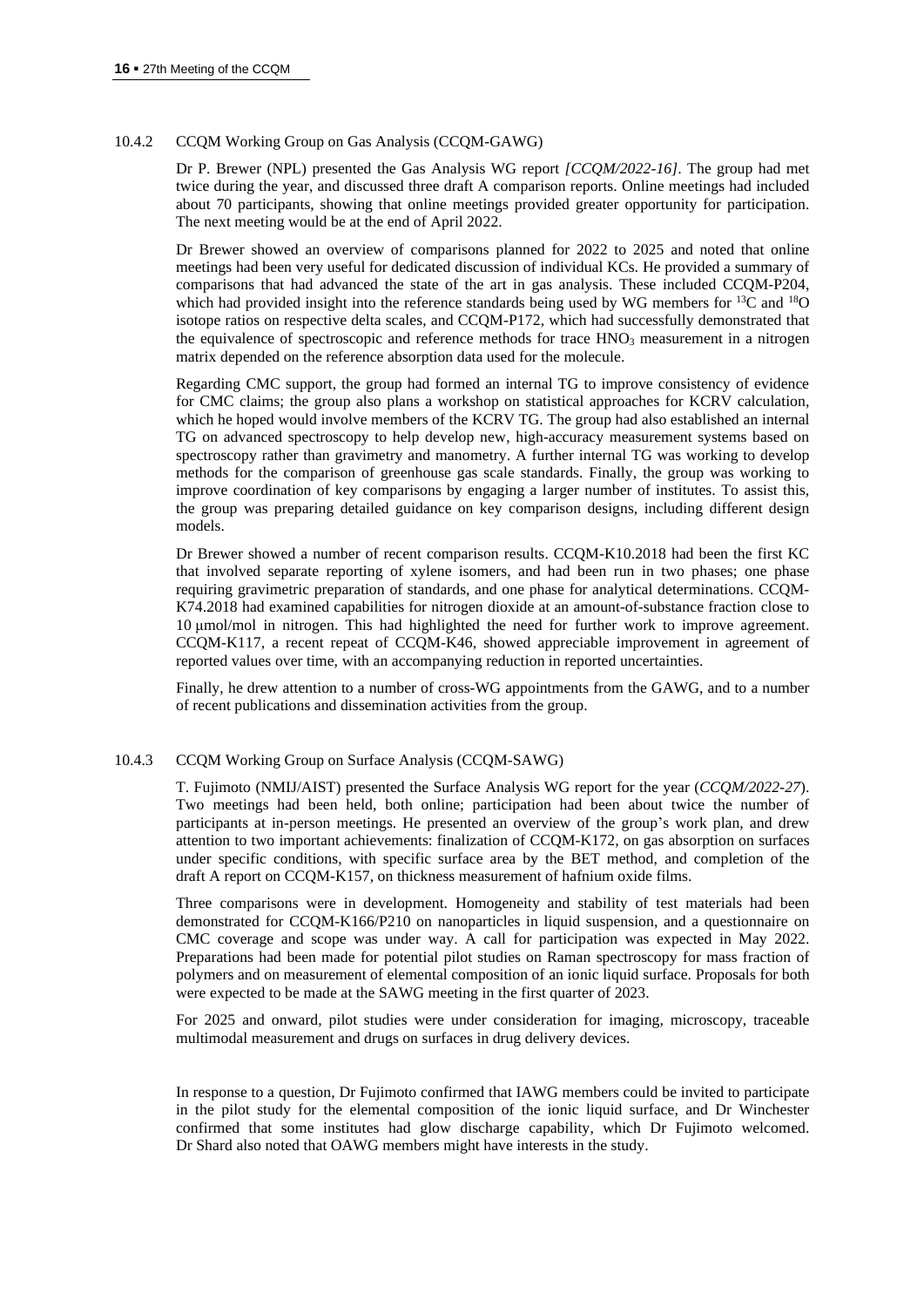Dr Park asked how stakeholders were responding to CCQM TG approaches. Dr Brewer said that, in his area, task groups had been very helpful in engaging stakeholders, particularly in the TG on scales for CO<sup>2</sup> measurement and the activity on the implementation of a new cross section value for surface ozone measurements. Dr Mester added that stakeholders were reacting positively. In part, this was because some NMIs had historical associations with isotope ratio measurement, which the new CCQM WG was essentially renewing. He also felt that stakeholders recognized that NMI contributions would help support the infrastructure for isotope ratio measurements.

#### 10.5 Key Comparison and CMC Quality WG Report *[CCQM/2022-31]*

Dr Sin reported. She showed the publication history of Chem/Bio CMCs, which had peaked in about 2020. The largest category for CCQM CMCs (over 2000) were for gases. 558 CMC claims were under JCRB consideration in the current cycle. 224 of these were revisions of gas CMCs. She presented the current member list, and drew attention to the representation from CCQM WGs, which helped the group review CMCs in different sectors.

Euramet members had recently declined to participate in review of Russian and Belarus CMCs. Dr Sin reported, however, that there was sufficient redundancy across RMOs to allow reviews to be completed.

Dr Sin noted that the growth in CMC claims had slowed in recent years, in part due to the growth in broad scope claims. However, she observed that some NMIs and DIs continued to increase the number of narrow scope claims. She also noted that there were still traceability issues for some CMCs; these were being reviewed. Finally, many CMC claims were over ten years old; the group was increasingly engaged in review of older CMC claims, as well as handling new claims. Since CCQM CMCs comprised a very large proportion of all CMCs in the KCDB, this added considerably to the workload.

Reporting on the new KCDB review platform, Dr Sin said that the initial shift had added to the workload but reduced the time for publication of CMCs. She looked forward to improved efficiency in future.

#### 10.5.1 CCQM SPWG Task Group on Comparisons Guidelines

Dr A. Botha reported on the CCQM SPWG Task Group on Comparison Guidelines. Document CIPM-MRA-G-11 provides guidelines for organizing, participating, and reporting measurement comparisons in the CIPM MRA, but CCQM WGs had found it necessary to add detail. The task group had been formed to provide guidance to newer WGs, harmonize approaches between CCQM WGs, identify requirements for further guidance and ensure that all parties dependent on CCQM activities are fully aware of the practices followed.

The group had held three meetings, culminating with a review of recommendations and issues for consideration by the CCQM SPWG. An important recommendation was the preparation of a "Quick Reference Guide" for the CIPM-MRA-G-11 Guidelines. As part of preparation of this, the group had prepared an initial flow chart for summary guidance.

In discussion, Dr Wielgosz asked that the group additionally consider the process of 'archiving' key comparison reports, which was not currently considered in the terms of reference. This was agreed.

#### 10.5.2 Presentation and approval of planned CCQM comparison list *[CCQM/2022-17]*

<span id="page-16-0"></span>Dr Wielgosz presented the list of planned CCQM comparisons (see *CCQM/2022-17*). The Gas Analysis WG proposed key comparisons on ambient CH<sup>4</sup> and on ethanol in nitrogen, with pilot studies on C and O isotope ratio (CO<sub>2</sub> in air) and on absolute line intensities of the selected <sup>12</sup>C<sup>16</sup>O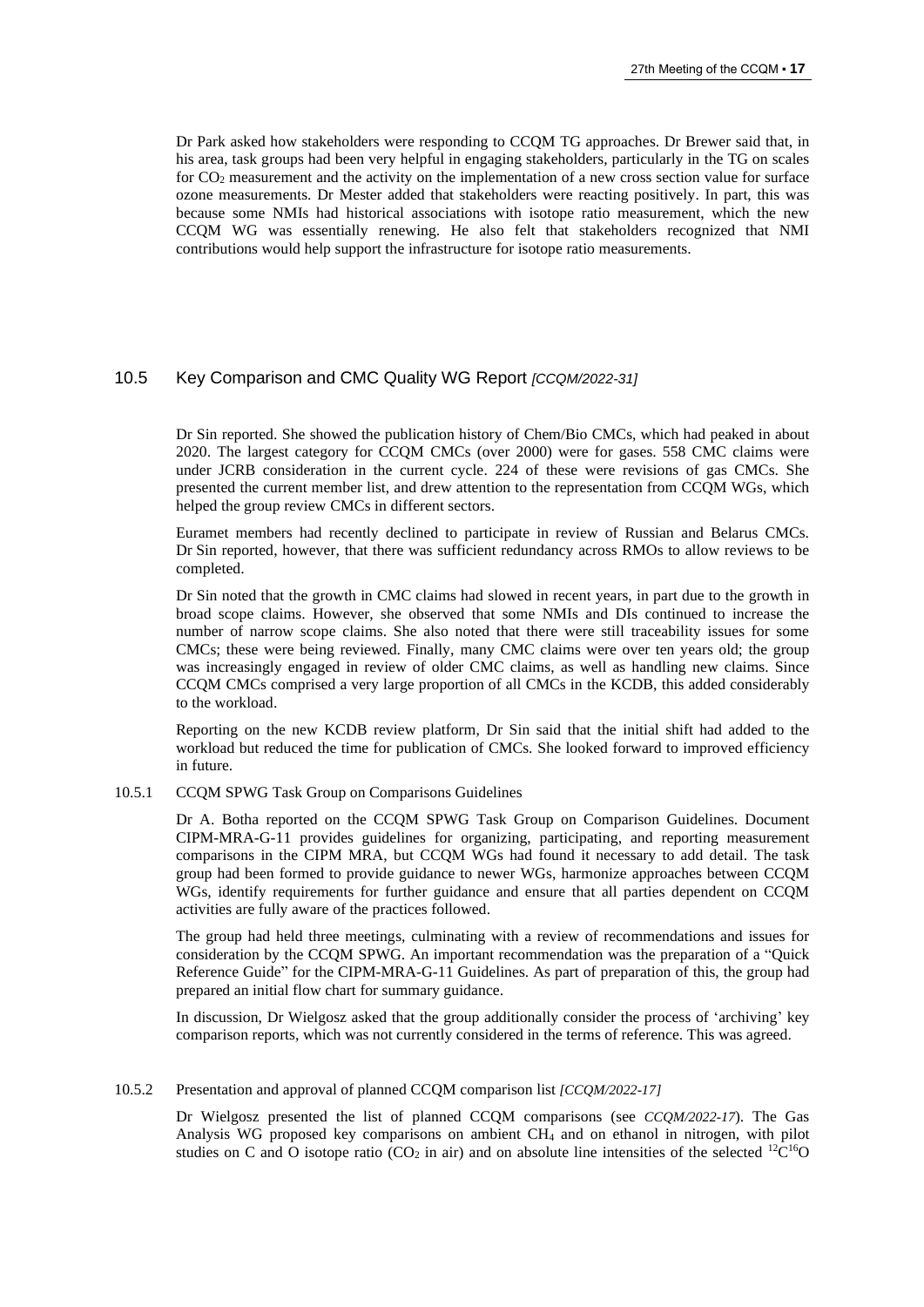transitions at 296 K; these were all in the previously presented strategic plan. The Organic Analysis WG proposed two key comparisons, on an organic analyte in an abiotic (environmental) material and on an organic analyte in a clinical matrix material (such as serum), with analytes to be confirmed by the WG. The Electroanalysis WG proposed a key comparison aimed at assay of HCl. The Protein Analysis WG proposed two key comparisons, on purity of cyclosporin A and on purity of immunoglobin G (IgG), noting that these were in the previously presented strategic plan. The Nucleic Acid WG proposed one key comparison, on SARS-CoV-2 RNA copy number quantification in purified nucleic acid, and three pilot studies on specific identity examination and purity measurement of DNA extracted from meat, SARS-CoV-2 RNA copy number/ international unit quantification from inactivated whole virus, and quantitative analysis of RARBeta2 promotor methylation. Technical justification was provided for all proposed comparisons.

The meeting approved the proposed key comparisons and pilot studies.

## 10.6 BIPM Programme on Metrology in Chemistry [2024-2027] *[CCQM/2022-20]*

Dr Wielgosz presented the proposed BIPM programme *[CCQM/2022-20; CCQM/2022-07]*. The programme had three main components: coordination of comparisons, knowledge transfer, and liaison and coordination of CCQM and related activities, including workshops, databases, and seminars.

The BIPM Chemistry Department had supported 12 comparisons in 2021, on pure organic materials, on SARS-COV-2 antibodies, and in the gas area, including ozone. Dr Wielgosz noted that the ozone photometer standards had been updated, and showed the remarkable agreement between instruments over a 15 year timescale. CCOM-P204 on isotope ratios in  $CO<sub>2</sub>$ , was the largest comparison so far undertaken, including 162 results under examination by the coordinators. The programme also included a range of joint technical projects with NMIs and DIs to improve capability.

In addition, Dr Wielgosz drew attention to the opportunities for visiting scientists at the BIPM (see *CCQM/2022-07*). Approximately 50 scientists from 23 countries had visited the BIPM Chemistry Department in the previous five years. The group currently had vacancies in the areas of gas analysis, and organic and protein analysis, for experienced visiting scientists to aid in the delivery of the BIPM programme supporting the CCQM. Dr Wielgosz encouraged CCQM members to draw the visiting scientist programme to the attention of their staff.

Dr Wielgosz drew attention to the BIPM Knowledge Transfer online courses at [https://e](https://e-learning.bipm.org/)[learning.bipm.org.](https://e-learning.bipm.org/) Examples included a course on FT-IR for gas standards and a course on organic pure material characterization. These were available both for view-only online access and as part of supervised six-month courses. Courses in development included one on NO<sub>2</sub> dynamic gas standards, due to launch in 2022, and others on  $CO<sub>2</sub>$  isotope ratio measurement, on primary reference materials for food safety, and on primary reference materials for protein and peptide measurement.

Finally, Dr Wielgosz noted the development of a new JCTLM Web Platform, which was expected to go 'live' in September 2022. The current system still relied on MS Excel sheets for input; JCTLM were seeking additional funding to allow development of a direct online submission version, and would welcome offers.

In answer to a question from Dr Lee, Dr Wielgosz said that the BIPM dynamic NO<sub>2</sub> standard facility would be available for on-demand comparisons from 2024. He also explained that the "BIPM" designation for some key comparisons indicated that they used an on-demand facility hosted at BIPM, and this was in common use in other Consultative Committees supported by the BIPM laboratory programme.

The meeting approved the proposed BIPM Programme on Metrology in Chemistry.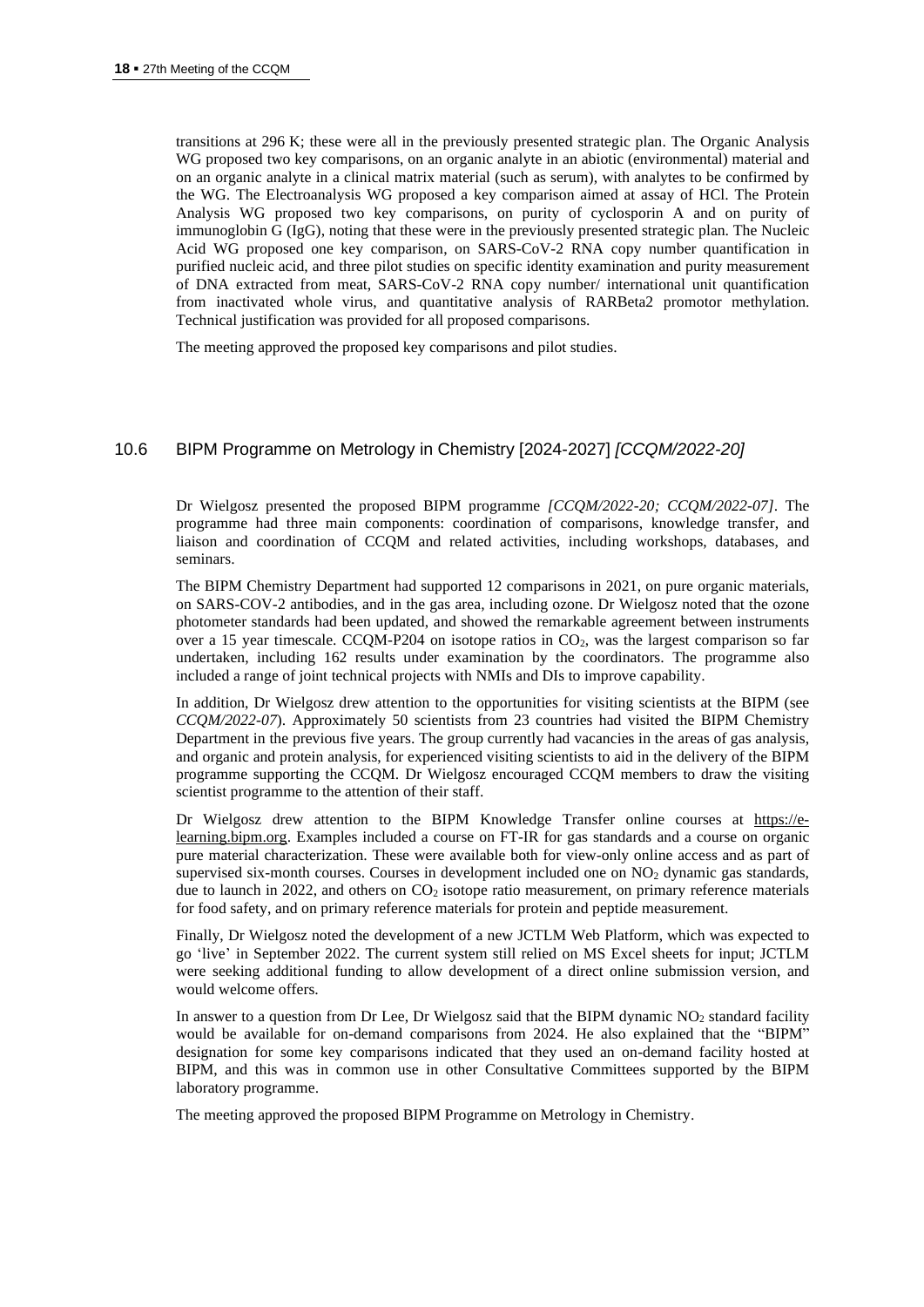## 10.7 Progress on KCRV estimation guidance document *[CCQM/2022-30]*

Dr S. Ellison presented the report *[CCQM/2022-30]* from the Task Group for revision of the CCQM guidance on KCRV estimation (KCRV TG). He recalled the terms of reference for the TG, noting that the intention was to update existing guidance rather than prepare new guidance. Experts had been nominated by CCQM WGs over the middle of 2021; further individual experts had been invited following consultation with the SPWG in November 2021. The group had held two meetings, which had confirmed the principal factors driving the choice of KCRV estimator, identified a need to consider asymmetry in data or uncertainty distributions (for example for purity determination), and suggested that the 'statistical efficiency' (effectively, the variance of different estimators) should be reduced in importance in the guidance. A key issue appeared to be the treatment of excess variance (sometimes called "dark uncertainty") in calculating the uncertainty components of unilateral and bilateral degrees of equivalence; this affected interpretation of degrees of equivalence when they were used to support CMC claims. The next TG meeting would focus on this issue.

Dr Ellison regretted that progress had not made it possible to bring forward an initial draft for discussion at the present meeting. To improve progress, he proposed to increase the frequency of TG meetings, with the support of TG members, during the remainder of 2022 so that a draft could be made available towards the end of 2022.

10.7.1 CCQM Comments on JCRB *ad hoc* Statistics Group proposed changes to CIPM-MRA-G-11 *[CCQM/22-18, CCQM/22-19]*

Dr Wielgosz reminded the meeting that the JCRB *ad hoc* Statistics Group had proposed changes (see *CCQM/22-18*) to CIPM-MRA-G-11 and had invited CC comments on the proposals. This had been considered by the SPWG, who had prepared several detailed remarks and made one general comment. The comments had been previously provided as *CCQM/22-19*. Dr Wielgosz explained the rationale for the general comments prepared; the principle was to continue to allow individual CCs and their Working Groups to select methods for KCRV calculation rather than to include such guidance in a primary document applicable to all CCs.

The meeting approved the response prepared by the SPWG. Dr Wielgosz would advise the JCRB accordingly.

# **11. PROCESS FOR APPOINTMENT OF CCQM WG CHAIRS AND VICE-CHAIRS (MAY 2023- APRIL 2027)**

Following the CIPM rules for Consultative Committees, the President and WG Chairs were on fixed 4-year terms that expired in April 2023. The process for reappointment would begin immediately, by asking current chairs whether they wish to stand for re-appointment. The CCQM Executive Secretary would accordingly issue these invitations after the present meeting.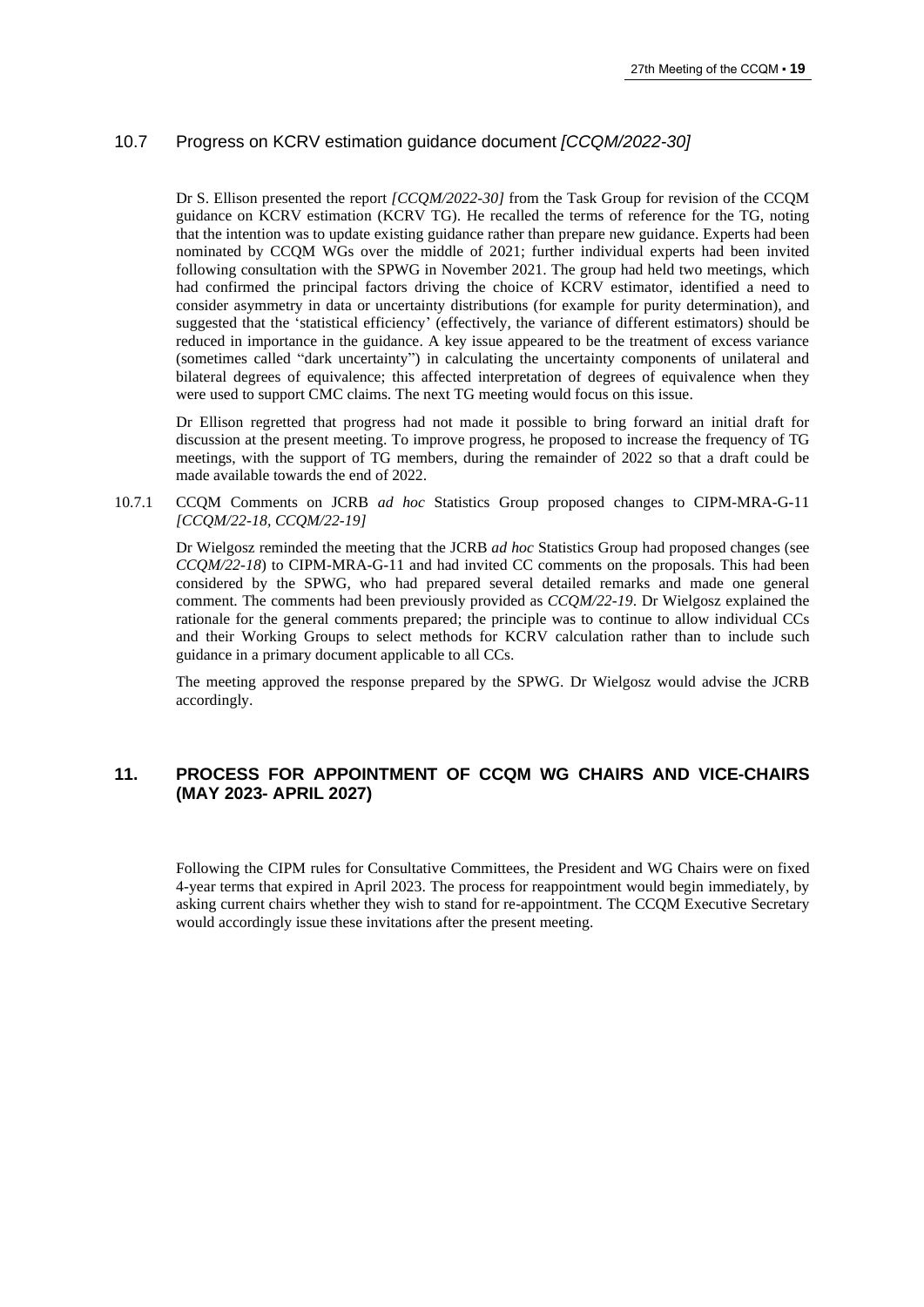## **12. REPORT FROM THE JCTLM AND OUTCOMES OF THE JCTLM-ICHCLR-IFCC WORKSHOP ON "OVERCOMING CHALLENGES TO GLOBAL STANDARDIZATION OF CLINICAL LABORATORY TESTING: REFERENCE MATERIALS AND REGULATIONS" FROM 6 TO 10 DECEMBER 2021 (G. MILLER)**

Dr Miller had been unable to attend the meeting but had provided a pre-recorded presentation which was presented. Dr E. Theodorsson was present to answer questions for the JCTLM.

Dr Miller began by reviewing the outcomes of the JCTLM-ICHCLR-IFCC workshop on "Overcoming challenges to global standardization of clinical laboratory testing: reference materials and regulations". The workshop had been held in conjunction with the JCTLM stakeholders' meeting in December 2021. Approximately 400 participants from 65 economies had attended. There had been four sessions over five days. The first had covered the needs and challenges for standardized results. The workshop had agreed that a first step was a benefit assessment to establish the need for standardization. The second session covered the challenges for CRM producers, including best practices for matrix CRMs. IVD manufacturers needed an assured supply, ideally with alternative suppliers. The workshop had reaffirmed the need for demonstrably commutable reference materials. Session three discussed challenges in meeting different national or regional regulatory requirements. The workshop had concluded that a desirable goal was the adoption of shared requirements for documentation related to calibration hierarchies, so that traceability to higher order references could be more easily established. The recommendations were currently in draft, and will be published for consultation among participants before publication.

In discussion, Dr Wielgosz noted the attention to multiple suppliers for CRMs, and asked how many sources the workshop had considered appropriate. Dr Theodorsson explained that although IVD manufacturers desired options for procurement, the intent of the recommendation was to maximize the number of different CRMs by providing for a small number of alternative suppliers for each (that is, up to two), rather than having many suppliers selling materials for the same application. Dr Gillery added that, to save time and resources, international coordination was important. Dr Wielgosz noted that the workshop had concluded that lack of harmonization in regulations was in some instances impeding the adoption of standardized methods and materials.

Dr Braybrook asked about the recommendation to prioritize RM production by prior assessment of the benefit of standardization, and asked whether there was any consensus on how the benefit should be assessed. Dr Theodorsson explained although benefit was hard to assess across many regulatory frameworks and treatment regimes, an understanding of the need and the intended outcome was important for prioritization. The focus was always on the potential for improvement in patient care and outcomes. Dr Wielgosz asked whether IFCC had a standard process for benefit analysis. Dr Gillery said that although benefit analysis had not always been completed, there was always a follow-up study of the benefits. These often used EQA or other interlaboratory studies to assess the improvements in agreement across laboratories and assay methods. Dr Theodorsson added that there were also clinical studies; for example, in the case of diabetes, clinical studies had shown clear benefits of improving measurement.

Dr Park thanked Dr Theodorsson, Dr Gillery and Dr Miller for their contributions to the meeting.

## **13. QUESTIONS ON WRITTEN REPORTS/RECORDED PRESENTATIONS FROM RMOS**

Written reports had been received from AFRIMETS *[CCQM/2022-13]*, APMP *[CCQM/2022-09]*, COOMET *[CCQM/2022-14]*, EURAMET *[CCQM/2022-08]*, and SIM *[CCQM/2022-24]*. GULFMET provided a verbal report.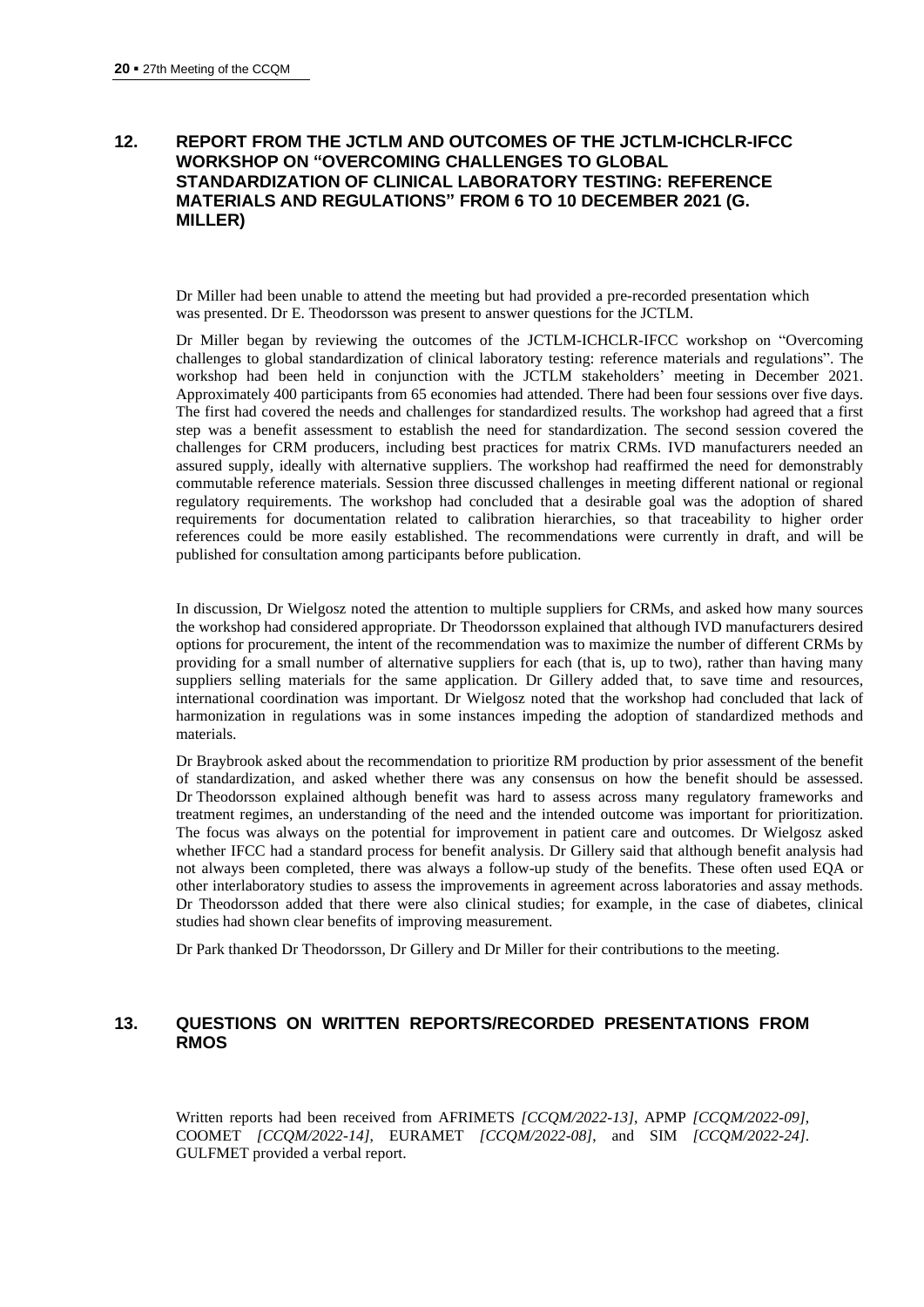Dr Wielgosz invited representatives to comment briefly on key points in their reports. For AFRIMETS, Dr Botha drew attention to the Second Africa Food Workshop, which would be held in person in June 2022. For APMP, Dr Kim, the new Chair of the APMP TC on Quantity of Material (TCQM), said that meetings had remained online during the year, resulting in reduced progress on strategic planning. APMP had, however, started the 2nd cycle for CMC claims on the new system; he reported that familiarity with the system was increasing and that APMP had reviewed 259 CMCs of which 209 were submitted for inter-RMO review. APMP had also started three focus groups, on food safety, on climate change and clean air, and on clean water. He added that the APEC-APMP joint proficiency testing programme had three tests ongoing, and a further programme was planned for 2022.

Dr Kustikov, for COOMET, said that COOMET currently included 26 institutes from 21 Member States. The October 2021 meeting had identified climate change, energy, food safety and metrology in medicine as priority areas. Two new technical committees had been created, on isotope analysis and on particle characterization. COOMET currently had 742 chemistry and biology CMCs in the KCDB, about half being in the gas area, and gave a brief overview of comparisons undertaken. He also listed dissemination events, including the International public discussion "Measurements for healthcare" in May 2021, and a Russia-China online workshop on metrology in medicine and healthcare. He also noted that that 16 June 2022 is the 180th anniversary of establishment in Russia of the Depot of Reference Measures and Weights.

Dr Vaslin-Reimann summarized the main points in the Euramet TC-MC report. Agreement on the next European metrology programme had been signed by Euramet and the EU, providing resources for further research in metrology. A key point for Euramet and the EU was digitalization; a new Euramet project on digitalization for sensor metrology had begun, and included a Euramet TC-MC representative to bring a chemical metrology perspective. She noted that online meetings had resulted in substantial increases in attendance. Closing, she said that she was handing over the TC-MC Chair to Dr Teemu Naykki (Finland), so this was her last meeting in the capacity of TC-MC chair. Dr Park thanked Dr Vaslin-Reimann for her considerable contribution to the CCQM.

Dr A AlAskar apologized for the absence of a written report from GULFMET. He said that the main point of interest was the introduction of new activities on metrology in chemistry, with comparisons in electrochemistry and organic chemistry beginning in 2022.

Dr Cunha reported for SIM. Key activities had involved trace elements in drinking water, and in gas metrology. There were currently four regional comparisons ongoing including those related to food analysis and copper in ore. Copper concentrate and copper in ore was important for mining across the region and he welcomed the development of activities in this area. He also welcomed the new CMC platform, which had made it much easier to submit the 99 CMC claims from SIM in 2021-2022. Dr Cuhna was also handing over to a successor in 2022, but hoped to see colleagues again in other capacities. Dr Park thanked Dr Cunha for his contributions over his years in the post.

## **14. QUESTIONS ON WRITTEN REPORTS/RECORDED PRESENTATIONS FROM INTERNATIONAL ORGANIZATIONS IN LIAISON WITH THE CCQM:**

Reports had been received from the International Atomic Energy Agency [IAEA] *[CCQM/2022-12],* the International Federation of Clinical Chemistry and Laboratory Medicine [IFCC] *[CCQM/2022-04, CCQM/2022-05]*, the European Commission Joint Research Centre [JRC] *[CCQM/2022-28]*; International Union of Pure and Applied Chemistry [IUPAC] *[CCQM/2022-23]*; ISO TC334 (formerly REMCO) *[CCQM/2022-15]*; and Cooperation on International Traceability in Analytical Chemistry [CITAC] *[CCQM/2022-06]*

Dr Wielgosz invited representatives to comment briefly on their written reports.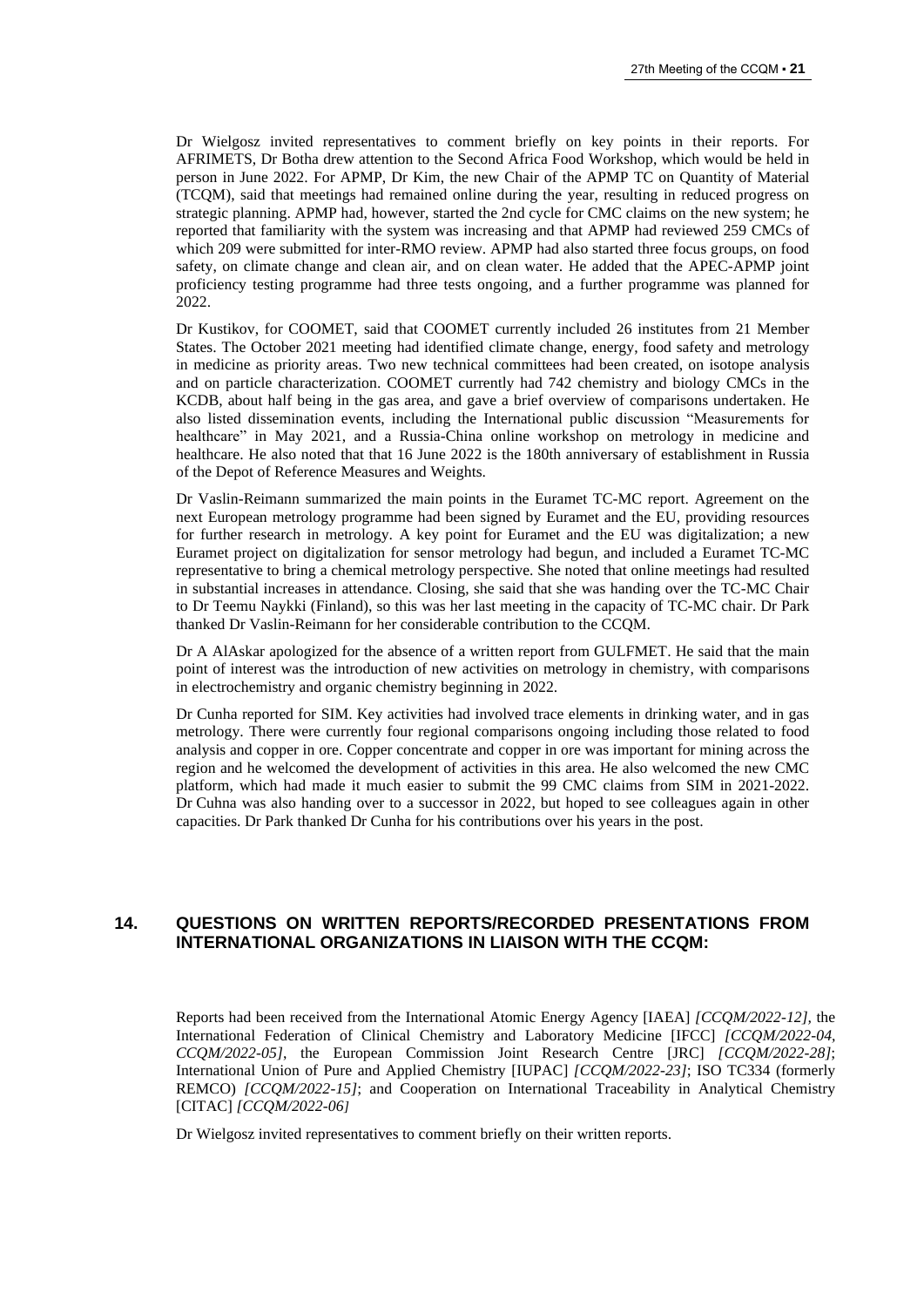Dr Groening reported for IAEA. IAEA participated actively in pilot studies of isotope ratio measurement, and were particularly keen to promote improved measurement of carbon isotope ratios for climate monitoring. IAEA were preparing carbonate reference materials to provide more reliable points for calibration on delta scales.

Dr Gillery introduced the report from IFCC. Notable points included the establishment of an MoU between IFCC and BIPM. IFCC was also now participating directly in relevant CCQM working groups, with a representative appointed to PAWG. Dr Gillery's term would end in 2022 but was sure the new Chair would share the same objectives. Dr Wielgosz thanked Dr Gillery for his close work with the BIPM during his tenure as IFCC SD Chair.

Dr Koeber reported for the EU JRC. He drew attention to the written report (*CCQM/2022-28*), which explained the restructuring of the JRC in 2016, resulting in dissolution of the IRMM and a consequent lapse in JRC representation at Euramet and CCQM. He was pleased to report that JRC management had agreed to re-establish their metrology function and that, following review by the Euramet Quality management TC (TC-Q), TC-Q had expressed its confidence in JRC-Geel's quality management system and JRC-Geel intends to continue the work formerly undertaken by IRMM in Euramet TC-Q, TC-IR and TC-MC.

Dr Mester summarized the IUPAC report. He drew particular attention to 2022 as the International Year of Basic Sciences for Sustainable Development (IYBSSD2022) [\(https://www.iybssd2022.org\)](https://www.iybssd2022.org/), the IUPAC General Assembly and World Chemistry Congress, 2023 [\(https://iupac2023.org\)](https://iupac2023.org/), and to the IUPAC Analytical Chemistry Awards. He additionally noted the project on the status of teaching of analytical chemistry world-wide, which had identified a clear loss in university support for analytical chemistry, and invited members to participate actively in a project to document the shortcomings and make recommendations to improve matters.

Dr Botha, ISO TC334 chair, reported for ISO TC334. This new ISO Technical Committee had taken on the work of REMCO, following its closure at the end of 2020. TC334 had resolved to transform all existing REMCO Guides (Guides 30-35, and 85) to International Standards. In addition, ISO 17034, the principal standard for production of reference materials, was due for systematic review in 2022.

Dr Güttler's update for CITAC (communicated separately for this Report owing to a technology failure) highlighted key achievements in the CITAC report (*CCQM/2022-06*). CITAC had published three guidance documents during the year, jointly with Eurachem or IUPAC. These included the new Eurachem/CITAC Guide "Assessment of performance and uncertainty in qualitative chemical analysis", which was among the first international guides to cover performance and uncertainty for qualitative test results. An online CITAC workshop on the topic, hosted by HSA (Singapore), had attracted 500 participants from 75 economies across the four workshop sessions. Two other noteworthy publications during 2021 were a new edition of the Eurachem/CITAC guide on use of uncertainty in compliance assessment, and a new IUPAC/CITAC Guide on evaluation of risks of false decisions in conformity assessment of a multicomponent material or object due to measurement uncertainty. Three published papers had received "CITAC best paper" awards in 2021, including one from members of the CCQM NAWG (see also item 10.2.1, above).

Dr Park thanked all the representatives for their written reports and summaries. There were no questions on the liaison reports.

## **15. METROLOGY SECTOR FOCUS: ENVIRONMENT AND CLIMATE**

Dr Wielgosz introduced agenda item 15 and said that the session had been introduced to allow a sectoral focus at each CCQM meeting. CCQM WGs that had identified the Environment and Climate Sector in the 2021-2030 Strategy Documents were being invited to present their plans in support of this sector.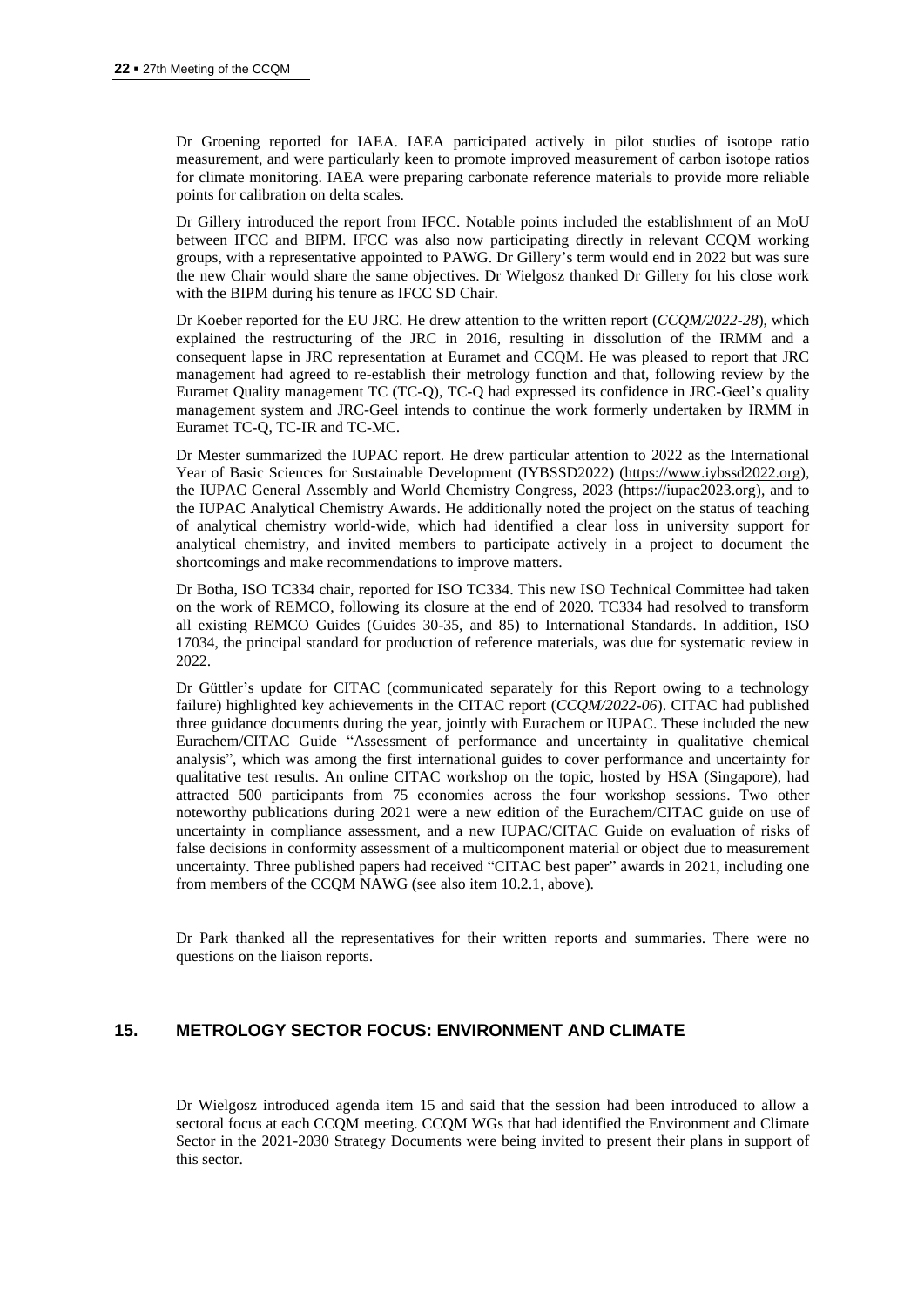## 15.1 CCQM-GAWG activities related to the Environment and Climate Sector

Dr Brewer described the GAWG Strategy document, which included support for the Environment and Climate Sector. Thirty six members had provided input into the document, which had identified capabilities in gas composition, isotope ratio, gas/liquid mixtures, particles and aerosols, and new technologies. The group currently addressed needs in nine identifiable sectors; climate, of these, climate, air quality and emissions monitoring were the most frequently addressed by members, but other sectors were well represented. He gave a brief overview of the range of key comparisons, which were all planned to support the key sectors. He showed examples of studies in  $CO<sub>2</sub>$  and methane, which were both greenhouse gases directly relevant to climate monitoring. Methane in particular showed convincing improvements in uncertainty and agreement over time. He added that accurate measurement of isotope ratio was now relevant in achieving the small uncertainty required for gas reference materials, as well as being important for identification of emission sources. he added that the increasing use of spectroscopic methods had led to a need for different reference materials, often in larger amounts. The measurement of ozone absorption cross-section was also important to address an apparent bias in recent measurements; the latest value was approximately 1.2 % lower than the previous best estimate.

New challenges for the WG included increasingly demanding regulatory limits; decarbonization and transition to alternative energy sources; and a range of activities needed to advance the global measurement system.

The group was also actively engaging with stakeholders, particularly WMO and the IAEA. He reminded the meeting of the task groups referred to in his earlier report, which were an effective mechanism for engaging directly with stakeholders in the Environment and Climate Sector.

#### 15.2 CCQM-IRWG activities related to the Environment and Climate Sector

Dr Mester reported on IRWG activity in this field. He confirmed Dr Brewer's remarks on the importance of isotope ratio measurements and noted that these had been an important part of the rationale for forming the IRWG. Isotope ratio measurements were used in studies of past climate for estimating global temperature, and in current climate monitoring to identify the anthropogenic contribution to atmospheric  $CO<sub>2</sub>$ , and to apportion particular sources of greenhouse gases. Source apportionment was, he felt, the most important current use of isotope ratios in climate science. Although the anthropogenic origin of recent increases was beyond doubt, the particular sources were still subject to debate, and high precision isotope ratio measurement was important to help clarify the principal contributions.

He showed the trend in carbon isotope ratio ( $\delta^{13}$ C) at Mauna Loa since 1980 and drew attention to the 30 year time scale and the small, if clear, trend involved. The accurate assessment of the trend placed heavy demands on measurement uncertainty. He described the range of calibration materials used in establishing the delta scale; and recently different materials had been reported as showing apparent deviations from linearity across the scale. He noted that delta scales were currently based on artefacts, and that this was largely responsible for some difficulties in the present delta scale for carbon. As a result, improvements in measurement scale definition were a key part of the work of IRWG and the isotope ratio community.

## 15.3 CCQM-IAWG activities related to the Environment and Climate Sector

Dr Winchester recalled the long history of IAWG studies on environmentally relevant matrices, beginning with CCQM-K2, on cadmium and lead in natural water in 2000. He noted that several recent IAWG studies had accordingly focused on seawater, reflecting an increasing recognition of the importance of the marine environment.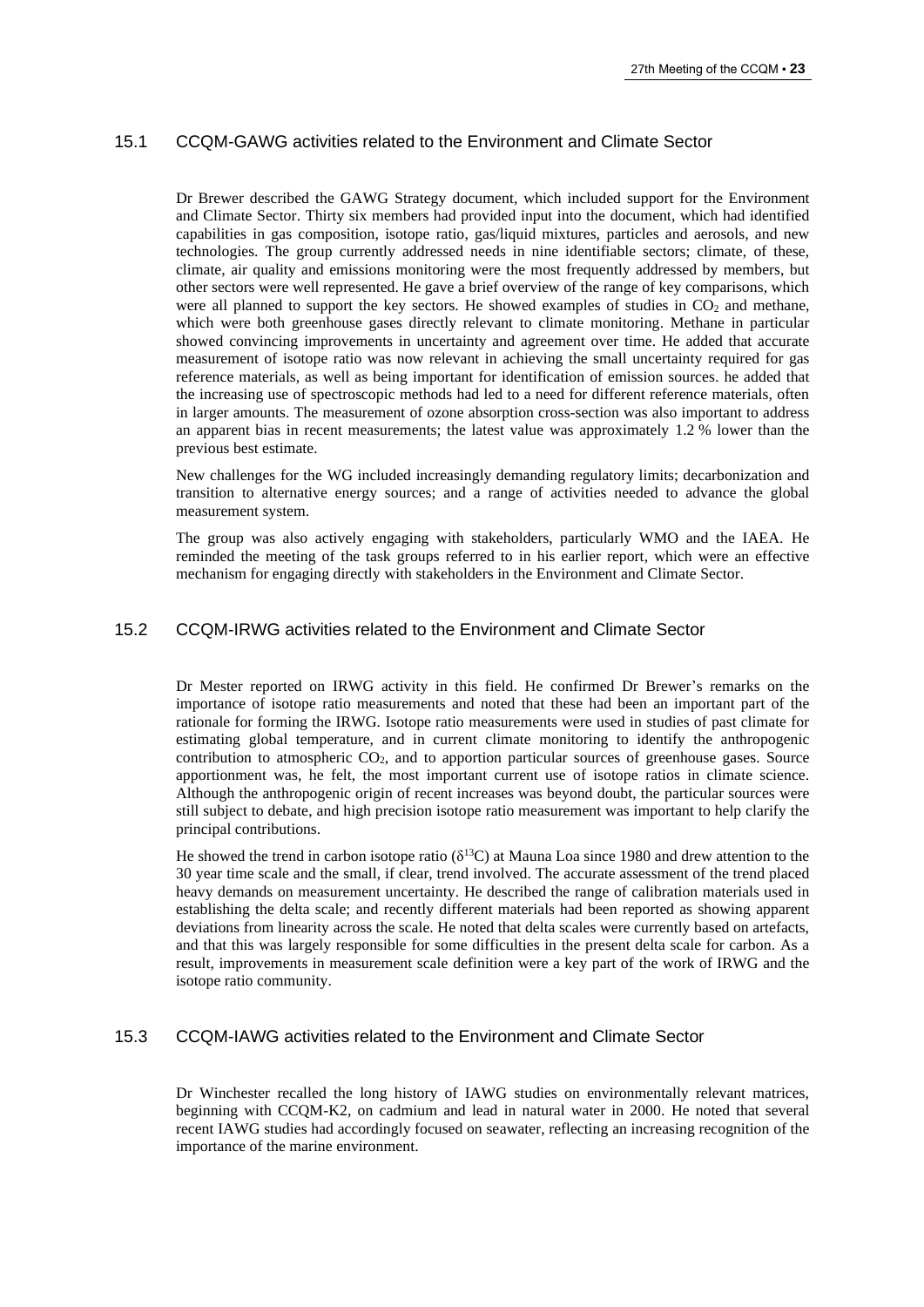He gave a summary of areas where elemental analysis and speciation could contribute to environmental and climate measurement. Environmental measurements tended to focus on contaminants in soils, sediments and waters; studies to underpin measurements on contaminants in various environmental matrices would accordingly continue to be important. Climate measurements included an increasing focus on ocean and seawater measurements, including alkalinity, salinity, pH and pCO<sup>2</sup> and nutrients such as nitrate and phosphate. These would be important measurands for future IAWG and EAWG studies. In addition, metrology for carbon sequestration was increasingly important; this included processes such as ocean alkalinization, mineral weathering and carbon uptake in cements and concrete.

## 15.4 CCQM-OAWG activities related to the Environment and Climate Sector

Dr Mackay presented a brief summary of the OAWG strategy for climate and environment metrology. An internal strategy review survey showed a considerable increase in members' interest in environmental measurement since the previous strategic review, reflecting increases in public concern and greater demand for monitoring.

She noted the Stockholm convention on persistent organic pollutants (POPs), and CCQM-K102 on brominated flame retardants. CCQM-K126 had examined pharmaceuticals in surface water. A recent comparison studied perfluorinated compounds in ground water, a new class of POPs that presented some new challenges due to the very different polarity of different molecular regions. Endocrine disruptors and antibiotics were two key classes of concern recognized by the World Health Organization as threats to biodiversity and human health. Newer areas of international concern included microplastics, which had led to coordination of the CCQM microplastics workshop on 5-6 April 2022.

Dr Mackay summarized the main OAWG activities underpinning the environment sector. These included the series of comparisons on organic purity and on calibration solutions, to underpin certification of pure RMs and calibration solutions. Track A core comparisons and some specialized Track C comparisons demonstrated capability for certification of matrix materials, underpinning the production of matrix reference materials for quality assurance and validation, or for assigning reliable reference values to PT materials.

Finally, she identified five environmental sector challenges for the OAWG, including the widening range of substances of concern; reducing regulatory limits; microplastics; engagement with RMOs; and engagement with ISO and other standards development organizations. She closed with thanks to Dr Lardy-Fontan (LNE) who coordinated the Environment sector work within the OAWG.

#### 15.5 CCQM-EAWG activities related to the Environment and Climate Sector

Dr Seitz summarized EAWG activities related to climate and environmental measurements. Two were seawater pH and lithium ion battery technology, an important technology for energy storage underpinning reliable renewable energy sources.

pH was a key marine status measurement. pH was defined with reference to a ratio, but was measured in terms of electric potential; traceability was then through electrical potential measurement, using a primary Harned cell. In addition, oceanographic pH was generally measured using spectroscopic measurements on pH indicator dyes, requiring reliable calibration. A European project "SApHTIES", aimed to improve traceability and reduce uncertainty by addressing measurement models, developing and characterizing measurement standards and reducing uncertainty for pH measurement.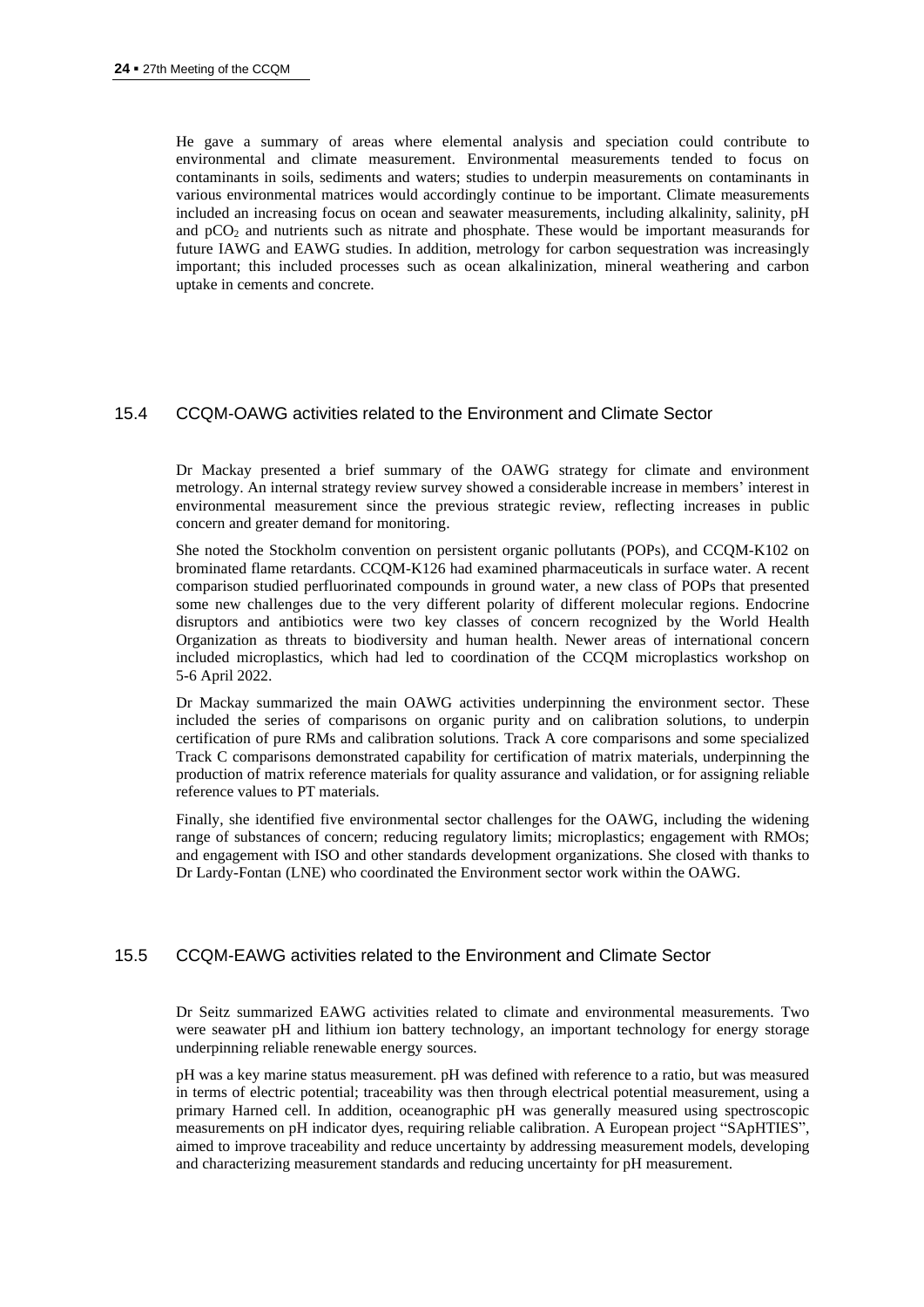Turning to lithium-ion (Li-ion) batteries, he explained that aged batteries were better re-used than recycled, but that re-use depended on residual capacity measurement. This was currently slow, with large uncertainties. Another EU EMPIR project, LiBforSecUse, aimed to improve capacity measurements via electrochemical impedance measurements. Electrochemical impedance related to the behaviour of a system under an alternating voltage at different frequencies. The response depended on the electrochemical processes in play, and this in turn could be used to predict residual capacity via a previously established relationship. EAWG was accordingly seeking to participate in a Euramet study of electrochemical impedance in a commercial Li-ion cell. A focus group had been established within EAWG to establish routes to metrological traceability through the electrochemical measurements supported by EAWG.

# 15.6 CCQM-NAWG activities related to the Environment and Climate Sector

Dr M. Milavec reported on NAWG activities in the environment and climate sector. By its nature, NAWG focused on the living environment, including microbiota. Examples included forest and crop degradation; coral bleaching, another indicator of climate impact, was due to loss of algae. All could be followed by observation of microbiota. Other aspects included plant pathogen monitoring, as pathogens could compromise food security. A study was accordingly planned on *Xylella fastidiosa*, an organism causing bacterial blight in olives, to provide a model system for microbiota measurement in environmental samples.

Wastewater surveillance of SARS-CoV-2 had been used to monitor prevalence and identify variants of concern. Dr Milavec presented a number of examples of NAWG members' contribution to SARS-CoV-2 monitoring, including sewage monitoring by NIBSC in the UK, interlaboratory studies coordinated by NMIA in Australia and New Zealand, and wastewater treatment plant monitoring by NIB. Although closely related to health, these activities could also be applied for wider environmental monitoring. For example, NMIA had produced two standards, covering eight molecular markers of bacteria in wastewater, which were used by Water Research Australia to validate a protocol for vertebrate faecal source tracking.

Additional environmental challenges for NAWG included biodiversity monitoring, monitoring human impact such as spread of genetically modified organisms; synthetic biology for environment management, and investigation of biofilms which caused problems in a range of industrial and environmental applications.

Finally, she noted that the WG's stakeholder engagement would need to consider the authorities responsible for SARS-COV-2 monitoring, as well as wastewater authorities responsible for detection and monitoring of antibiotic resistance genes in resistant bacteria, an increasing concern.

## 15.7 BIPM-WMO Workshop on Metrology for Climate Action, 26-30 September 2022

Dr Wielgosz summarized plans and arrangements for the workshop. A website [\(https://www.bipmwmo22.org/\)](https://www.bipmwmo22.org/) was now live, with registration now open. The workshop would cover two themes: "Metrology in support of the physical science basis of climate change and climate observations", and "Metrology as an integral component of operational systems to estimate greenhouse gas emissions based on accurate measurements and analyses". Details were available on the workshop website. The meeting would use the gather.town platform to facilitate poster sessions and discussion. He encouraged CCQM members to participate and reminded members that the intent was to identify future measures and not only past activity. The closing date for abstracts was 31 May 2022.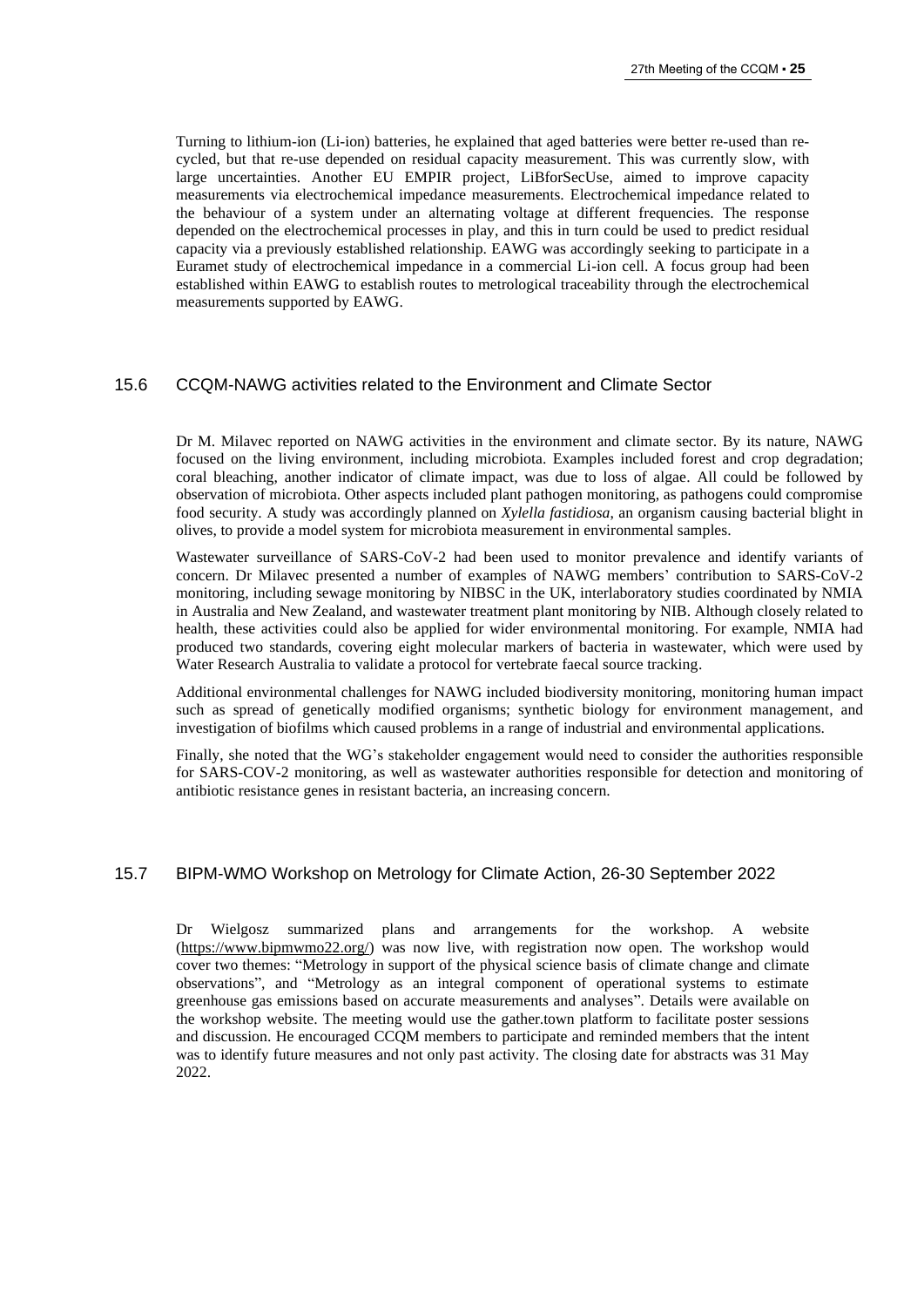# 15.8 CIPM Sector Task Group on Environment and Climate: Planned Activities

Dr D. del Campo introduced the CIPM Sector Task Group on Environment and Climate, and summarized planned activities.

Following a number of CIPM Resolutions, the CIPM had prepared an overview of the most important evolving needs in metrology, reflecting the CIPM "grand challenges". These included needs related to climate and environmental measurement.

The sectoral task groups (STGs) were being set up to address horizontal challenges, that is, challenges relevant to many CCs that required an interdisciplinary approach. Their objectives would be to advise the CIPM, to provide inputs to the CCs, and to liaise with RMOs active in the same field. The activities envisaged for the task groups included facilitation of NMI/stakeholder dialogue, articulation of accepted metrology challenges, and encouragement of collaboration between CCs, NMIs and stakeholders. Task group membership would include experts in each field and was not limited to NMIs and DIs. The task groups would all be subject to review after four years to determine continuing relevance and structure. The STG on climate and environment was expected to launch in the near future.

In discussion, Dr Wielgosz asked for an indication of the likely size of task groups. Dr del Campo said there was no specific guidance, but that task groups should not be too large to operate efficiently. In response to a question from Dr Park, Dr del Campo confirmed that CC representatives for task groups would be at the discretion of the CCs. WG chairs would be advised of any necessary action when the process was clear. Dr Park felt that CCQM and its WGs could support the STGs well. Dr Wielgosz noted that the recently agreed CCQM strategy was structured to take into account sectoral needs, and the technical content described could be reordered in terms of specific sectors if this would be of help to the new CIPM TG. He asked whether other CCs were envisaging taking a similar approach? Dr Mester asked whether the STGs were focused on understanding existing activity or driving new activity. Dr del Campo confirmed that although the STGs would have a reporting role, an active role was needed to encourage collaboration, possibly extending to identifying research needs and coordinating studies.

Dr Gonzales noted, in relation to the WG summaries, that one of the issues of rising concern in the area of environmental metrology was related to the need for reliable measurements (for instance, nontargeted analysis) in support for the identification and quantitation of contaminants of emerging concern. He asked what kind of activities the WGs would propose to help in the area. Dr Mackay replied that this would be covered in upcoming workshops. Dr Winchester noted that the IAWG did monitor contaminants of emerging concern and planned comparisons accordingly. Dr Brewer confirmed that the GAWG also monitored emerging concerns and adjusted strategy to meet them.

## **16. CCQM MEETINGS**

## 16.1 Arrangements for CCQM WG meetings to be held in 2022 and 2023

No specific arrangements had so far been made for a general meeting of CCQM working groups in person. Working group chairs were advised to continue with their own arrangements for meetings pending full relaxation of Covid-19 restrictions.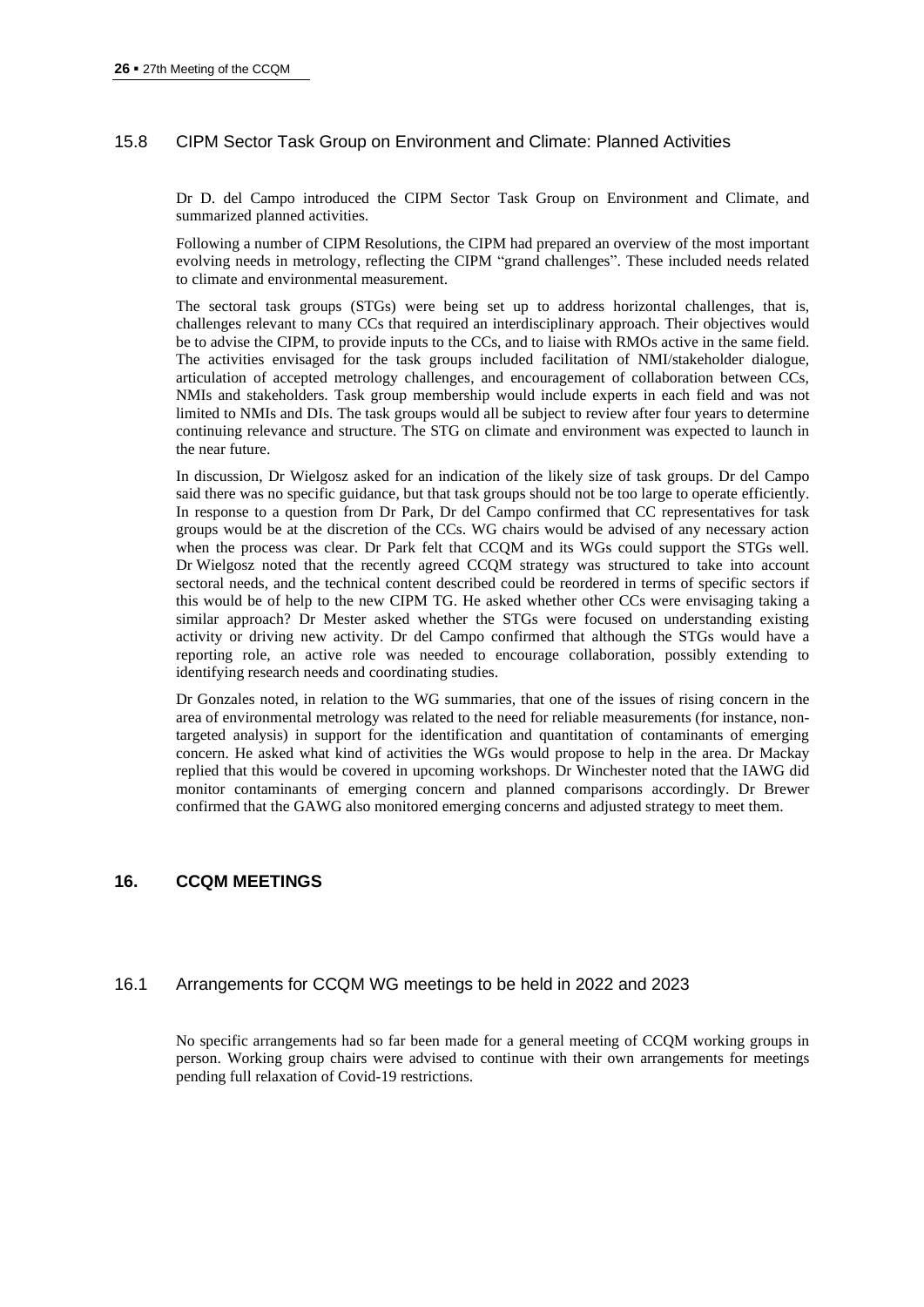# 16.2 Arrangements for April 2023 CCQM meetings

The 2023 plenary meeting of CCQM would be held in the week 24-28 April. No decision had yet been made on whether the meeting would be in person, online or hybrid.

## 16.3 Proposals for CCQM/BIPM Workshops/Webinars 2023-2024

Workshops and webinars for 2022-2023 had been discussed in detail earlier in the meeting and no additional workshops were proposed.

Dr Wielgosz recalled that a joint workshop on support for RM producers accredited to ISO 17034 had been suggested, without confirmation, at the previous plenary meeting, and asked whether the topic merited further action. The suggestion would accordingly be retained for consideration at a future meeting.

## **17. CLOSING REMARKS FROM CCQM PRESIDENT**

Closing the meeting, Dr Park thanked all the CCQM members who had worked so hard to make 2021 a successful and active year for CCQM. He hoped that it would be possible to hold the next meeting in person after the extended restrictions due to the pandemic. He invited members to communicate any further thoughts by email as needed and hoped to meet members in other circumstances during the next year.

## **CLOSE**

The meeting closed at 14:50 CEST on 29 April 2022.